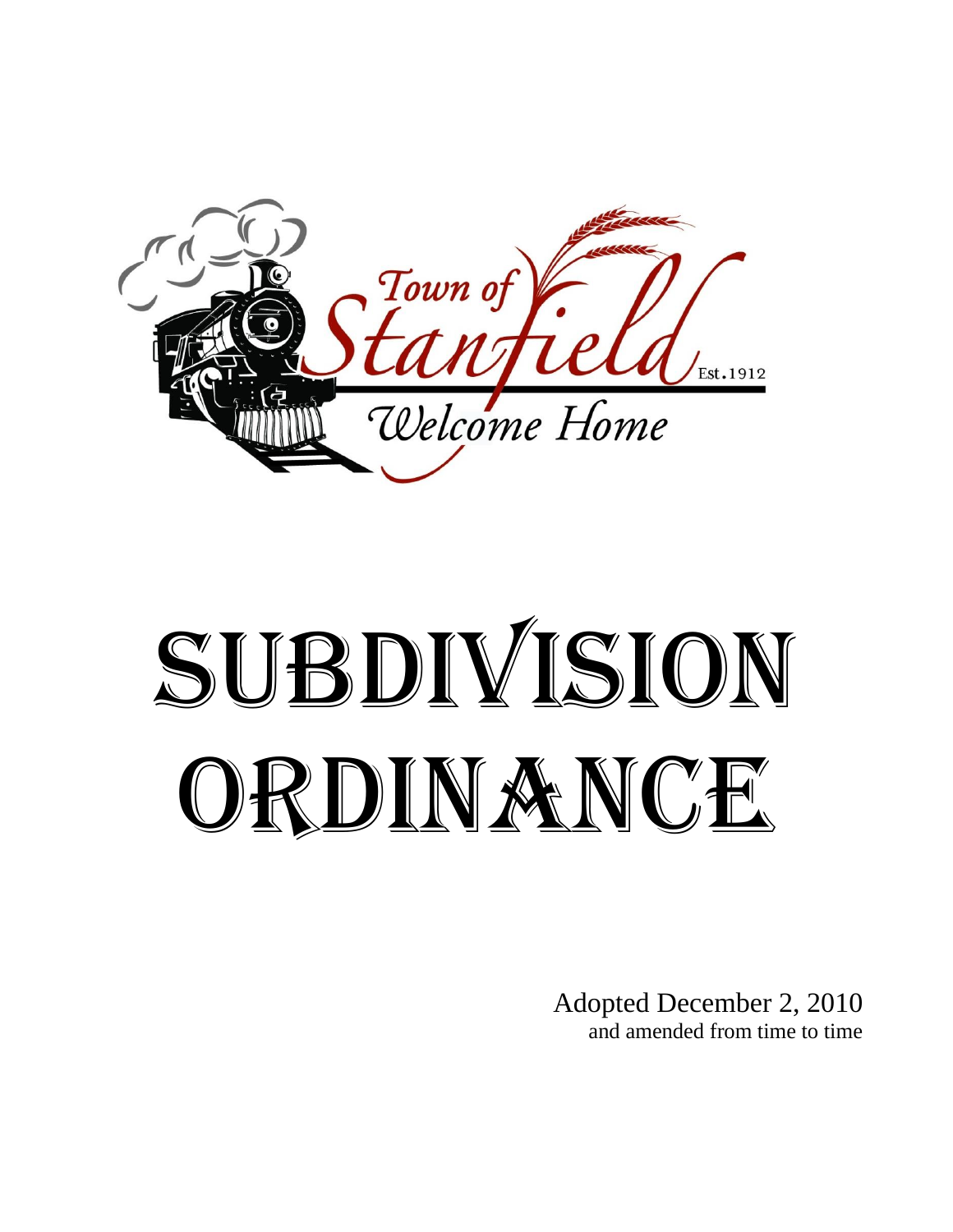## **TABLE OF CONTENTS**

## **ARTICLE 1 – INTRODUCTORY PROVISIONS** Page

| Section | $1 - 1$  | Title                            |   |
|---------|----------|----------------------------------|---|
| Section | $1-2$    | Purpose                          |   |
| Section | $1 - 3$  | Authority                        |   |
| Section | $1 - 4$  | Jurisdiction                     |   |
| Section | $1-5$    | Prerequisite to Plat Recordation |   |
| Section | $1-6$    | <b>Acceptance of Streets</b>     |   |
| Section | $1 - 7$  | <b>Thoroughfare Plans</b>        | 2 |
| Section | $1 - 8$  | School Sites on Land Use Plan    | 2 |
| Section | $1-9$    | <b>Land Dedication</b>           | 2 |
| Section | $1-10$   | Zoning and Other Plans           | 2 |
| Section | $1 - 11$ | <b>Development Agreements</b>    | 2 |

#### **ARTICLE 2 – LEGAL PROVISIONS**

| Section | $2 - 1$ | General Procedure of Plat Approval            |   |
|---------|---------|-----------------------------------------------|---|
| Section | $2 - 2$ | <b>Statement by Owner</b>                     |   |
| Section | $2 - 3$ | <b>Effect of Plat Approval on Dedications</b> |   |
| Section | $2 - 4$ | Penalties for Violation                       |   |
| Section | $2 - 5$ | Separability                                  | 4 |
| Section | $2-6$   | Waivers                                       | 4 |
| Section | $2 - 7$ | Amendments                                    |   |
| Section | $2 - 8$ | Abrogation                                    |   |
| Section | $2 - 9$ | <b>Subdivision Administrator</b>              |   |

## **ARTICLE 3 – PROCEDURE FOR REVIEW AND APPROVAL OF SUBDIVISION PLAT**

| Section | $3-1$   | Plat Required                                     |    |
|---------|---------|---------------------------------------------------|----|
| Section | $3-2$   | Approval Prerequisite to Plat Recordation         |    |
| Section | $3 - 3$ | Procedure for Review of Minor Subdivision         |    |
| Section | $3-4$   | Exception for the Division of a Tract of Land     |    |
|         |         | in Single Ownership                               |    |
| Section | $3-5$   | Procedure for Review of Major Subdivision         |    |
| Section | $3-6$   | Information to be Contained in or Depicted on     | 13 |
|         |         | Preliminary and Final Plats                       |    |
| Section | $3 - 7$ | <b>Construction Drawings Prior to Final Plats</b> | 15 |
| Section | $3 - 8$ | Recombination of Land                             | 16 |
| Section | $3-9$   | <b>Re-subdivision Procedures</b>                  | 16 |
|         |         |                                                   |    |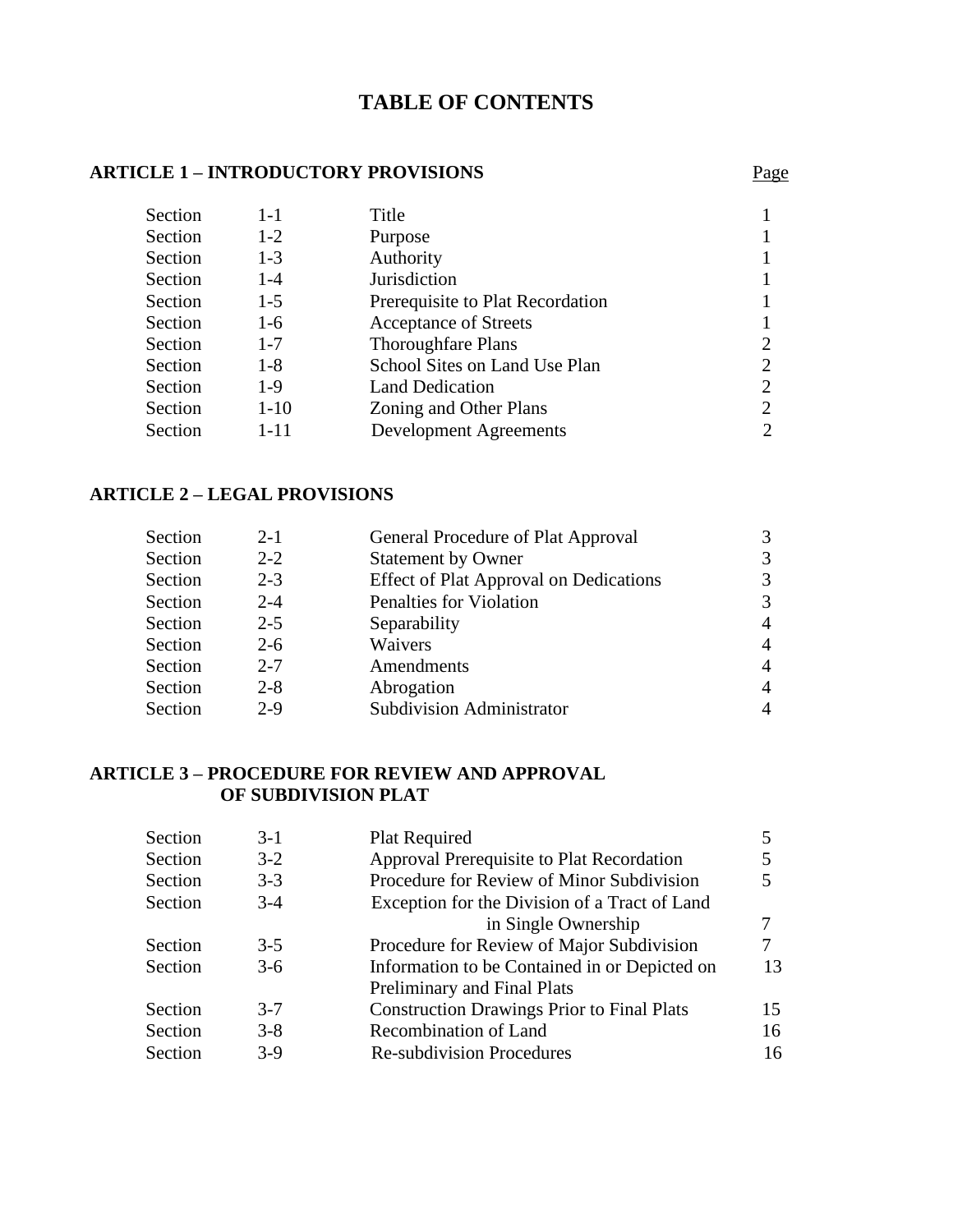#### **ARTICLE 4 – REQUIRED IMPROVEMENTS, DEDICATION, RESERVATION, MINIMUM STANDARDS OF DESIGN**

| Section | $4-1$    | General                                   | 17 |
|---------|----------|-------------------------------------------|----|
| Section | $4 - 2$  | Suitability of Land                       | 17 |
| Section | $4 - 3$  | Subdivision Design for Major Subdivisions | 17 |
| Section | $4 - 4$  | Lots                                      | 18 |
| Section | $4 - 5$  | Easements                                 | 18 |
| Section | $4-6$    | <b>Streets</b>                            | 18 |
| Section | $4 - 7$  | <b>Utilities</b>                          | 24 |
| Section | $4 - 8$  | <b>Other Requirements</b>                 | 26 |
| Section | $4-9$    | <b>Buffering Between Uses</b>             | 26 |
| Section | $4 - 10$ | Landscaping                               | 26 |

# **ARTICLE 5 – DEFINITIONS**

| Section | $5 - 1$ | <b>Subdivision Defined</b>    | 28 |
|---------|---------|-------------------------------|----|
| Section | $5-2$   | Major and Minor Subdivisions  | 28 |
| Section | $5-3$   | <b>Subdivision Exceptions</b> | 28 |
| Section | $5 - 4$ | <b>Other Definitions</b>      | 29 |
| Section | $5 - 5$ | Word Interpretation           | 32 |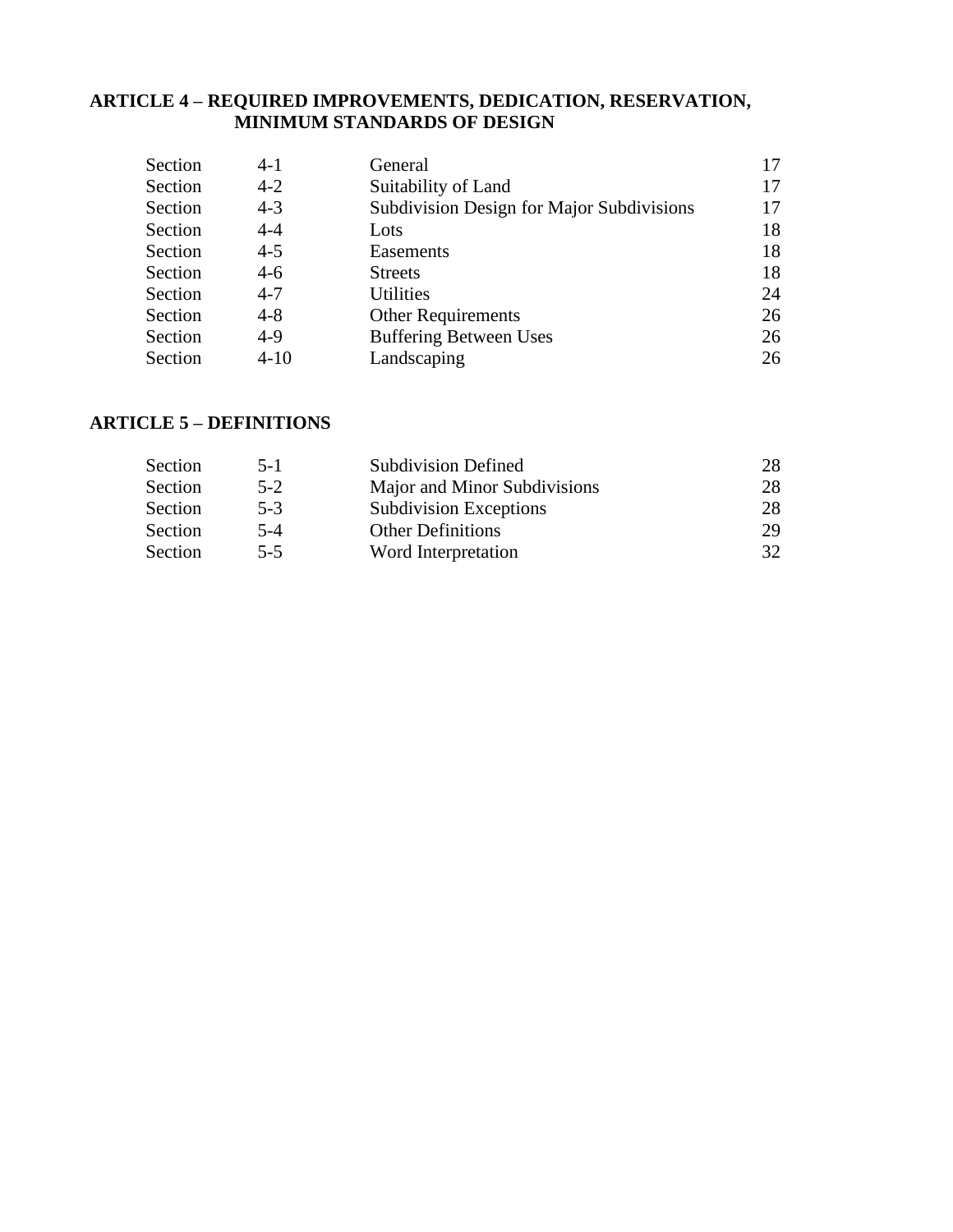## **ARTICLE 1**

## **INTRODUCTORY PROVISIONS**

## **1-1 Title**

This Ordinance shall be known and may be cited as the 'Subdivision Regulations of the Town of Stanfield, North Carolina' and may be referred to as the 'Subdivision Ordinance'.

## **1-2 Purpose**

The purpose of this Ordinance is to establish procedures and standards for the development and subdivision of land within the territorial jurisdiction of the Town of Stanfield. It is further designed to provide for the orderly growth and development of the Town; for the coordination of streets and highways within proposed subdivisions with existing or planned streets, highways, and other public facilities; for the dedication or reservation of recreation areas, street right-of-way, or easements for street and utility purposes serving residents of the immediate neighborhood within the subdivision; and for the distribution of population and traffic in a manner that will avoid congestion and overcrowding and will create conditions essential to public health, safety, and the general welfare. The Ordinance is designed to further facilitate the adequate provision of water, sewage, parks, schools, and playgrounds and also to facilitate the further subdivision of larger tracts into smaller parcels of land.

## **1-3 Authority**

This Ordinance is hereby adopted under the authority and provisions of the General Statutes of North Carolina, Chapter 160D, Article 8, Section 801.

## **1-4 Jurisdiction**

The regulations contained herein, as provided in NCGS 160D, Article 8, Section 801 shall govern each and every subdivision within the Town of Stanfield and its extraterritorial jurisdiction as shown on the official Town of Stanfield Zoning Map.

#### **1-5 Prerequisites to Plat Recordation**

After the effective date of this Ordinance, each individual plat submitted for a major subdivision of land within the Town's Jurisdiction shall be approved by the Stanfield Board of Commissioners on the recommendation of the Planning Board of the Town of Stanfield.

#### **1-6 Acceptance of Streets**

No street shall be maintained by the Town nor street dedication accepted for ownership and maintenance in any subdivision for which a plat is required to be approved, unless and until such final plat has been approved by the Town of Stanfield.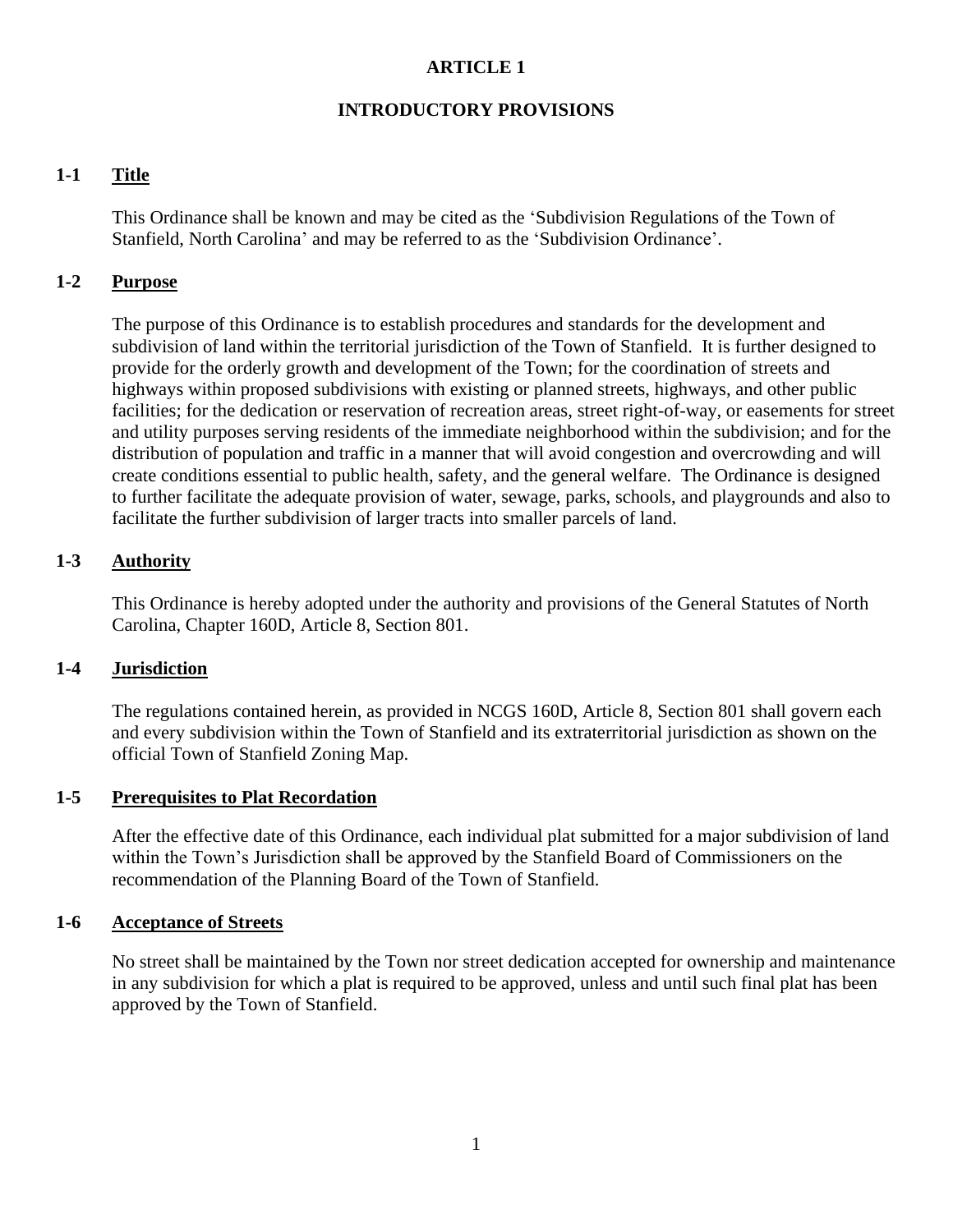## **1-7 Thoroughfare Plan**

Where a proposed subdivision includes any part of a thoroughfare that has been designated as such upon the officially adopted thoroughfare plan of the Town, it shall be shown on the plat in the location shown on the plan and at the width specified in this Ordinance.

## **1-8 School Sites**

If the Stanfield Board of Commissioners and Stanly County Board of Education have jointly determined the specific location and size of any school sites to be reserved, the Planning Board of the Town of Stanfield shall immediately notify the Stanly County Board of Education whenever a site plan for a subdivision is submitted which includes all or part of a school site to be reserved. The Board of Education shall promptly decide whether it still wishes the site to be reserved. If the Board of Education does not wish to reserve the site, it shall notify the Stanfield Board of Commissioners. If the Board of Education does wish to reserve the site, the subdivision shall not be approved without such reservation. The Board of Education shall then have 18 months, beginning on the date of final approval of the subdivision within which to acquire the site by purchase or by initiating condemnation proceedings. If the Board of Education has not purchased or begun proceedings to condemn the site within 18 months, the subdivider may treat the land as free of reservation.

## **1-9 Land Dedication**

Every subdivider who proposes a major subdivision of land for residential purposes shall dedicate a minimum of 10% of the land area, as set forth herein, for open space and recreational amenities, to serve the residents of the neighborhood. Easements and utility rights-of-way shall not be included in this 10% requirement. The Stanfield Board of Commissioners shall have the option of assuming ownership of the dedicated land or specifying that a Homeowners' Association controls the site. If the land is dedicated to the Town of Stanfield, the subdivider shall designate it as such on the preliminary subdivision plat. Upon receipt of the preliminary subdivision plat, the Planning Board shall either approve or disapprove the dedication and pass its recommendation on to the Board of Commissioners.

## **1-10 Zoning Ordinance**

Proposed subdivisions must comply in all respects with the requirements of the Zoning Ordinance in effect in the area to be subdivided, as well as any other officially adopted plans or regulations.

## **1-11 Development Agreements**

Development agreements provide for a written agreement between a developer and the town to address the challenges and timing of the build-out of large-scale projects. Agreements are appropriate for multiphase projects requiring long-term commitment for public and private resources requiring careful coordination for planning, financing, and construction, but are not size-restricted. A development agreement is not a mechanism for a waiver from the standards of this ordinance.

Development agreements shall comply with Section 11-9 of the Town of Stanfield Zoning Regulations and NCGS 160D-1001 through 1006 including all notice requirements.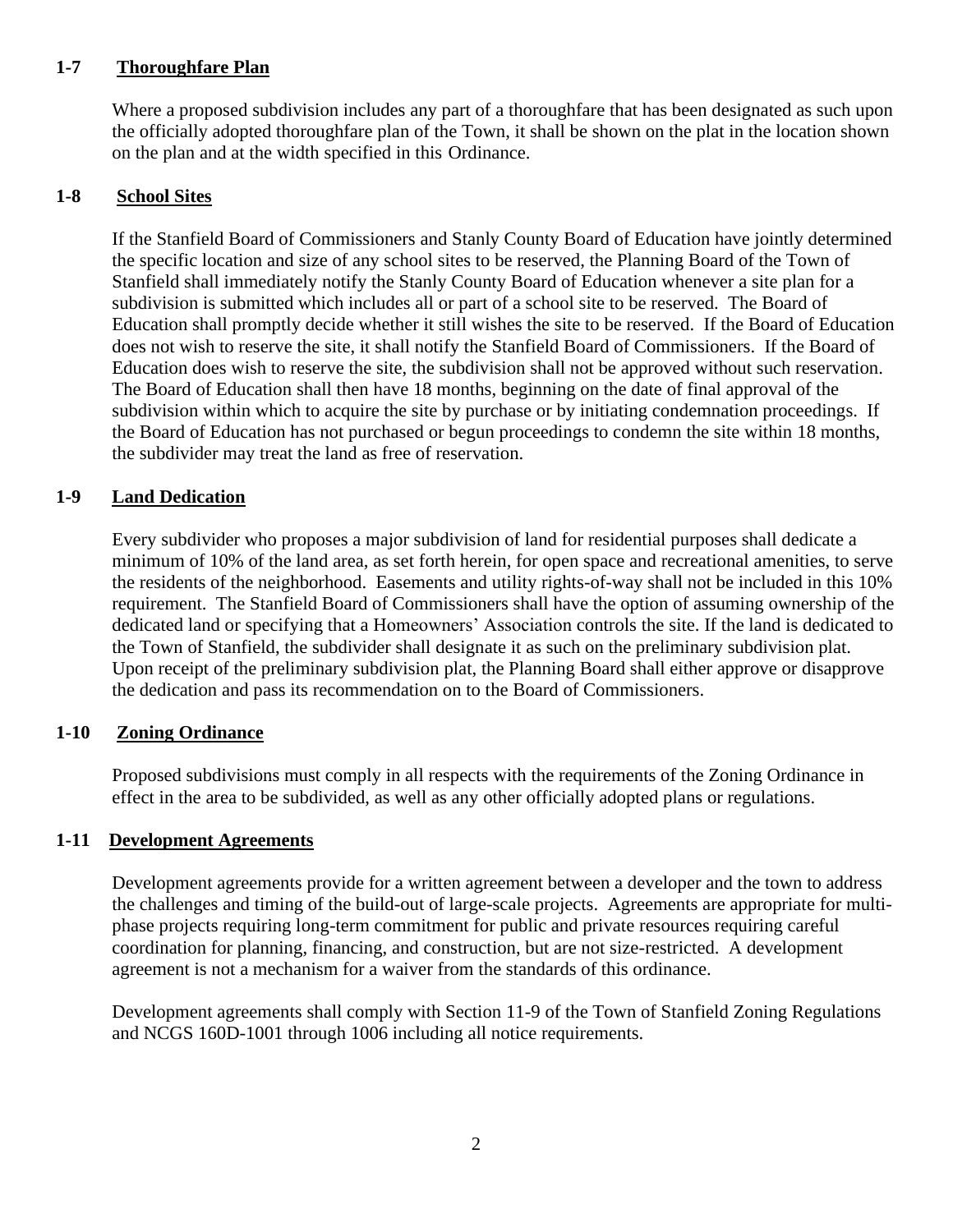## **ARTICLE 2**

## **LEGAL PROVISIONS**

## **2-1 General Procedure for Plat Approval**

After the effective date of this Ordinance, no major subdivision plat of land within the Town's jurisdiction shall be filed or recorded until it has been submitted to and approved by the Stanfield Board of Commissioners as set forth in Section 1-5 of this Ordinance, and until this approval is entered in writing on the face of the plat by the Town Mayor.

The Register of Deeds shall not file or record a plat of a subdivision of land located within the territorial jurisdiction of the Town that has not been approved in accordance with these provisions, nor shall the Clerk of Superior Court order or direct the recording of a plat if the recording would be in conflict with this Section.

#### **2-2 Statement by Owner**

The owner of land shown on a subdivision plat submitted for recording, or his/her authorized agent, shall sign a statement on the plat stating whether or not any land shown thereon is within the subdivision regulation jurisdiction of any other Town or City within the vicinity of Stanfield.

#### **2-3 Effect of Plat Approval on Dedications**

Pursuant to NCGS 160D-804, the approval of a plat shall not be deemed to constitute acceptance of the dedication of any street, public utility line, or other public facility shown on the plat. However, the Stanfield Board of Commissioners may, by resolution, accept any dedication of lands or facilities for streets, parks, public utility lines, or other public purposes, when the lands or facilities are located within its jurisdiction. Acceptance of dedication of land or facilities located within the Town's extraterritorial jurisdiction shall not place on the Town any duty to open, operate, repair, or maintain any street, utility line, or other land or facility, and the Town of Stanfield shall in no event be held to answer in any civil action or proceeding for failure to open, repair, or maintain any street located outside its corporate limits.

#### **2-4 Penalties for Violation**

- (A)Pursuant to NCGS 160D-807, after the effective date of this Ordinance, any person who, being the owner or agent of the owner of any land located within the territorial jurisdiction of this Ordinance, thereafter subdivides land in violation of this Ordinance or transfers or sells land by reference to, exhibition of, or any other use of a plat showing a subdivision of the land before the plat has been properly approved under the terms of this Ordinance and recorded in the Office of the Stanly County Register of Deeds, shall be guilty of a misdemeanor. The description by metes and bounds in the instrument of transfer or other document used in the process of selling or transferring land shall not exempt the transaction from this penalty. The Town of Stanfield, through its attorney or other official designated by the Board of Commissioners, may enjoin illegal subdivision, transfer, or sale of land by action for injunction. Violations of this Ordinance shall also be subject to a fine and/or imprisonment as provided by NCGS 14-4.
- (B) Each day continuing violation of this Ordinance shall be a separate and distinct offense.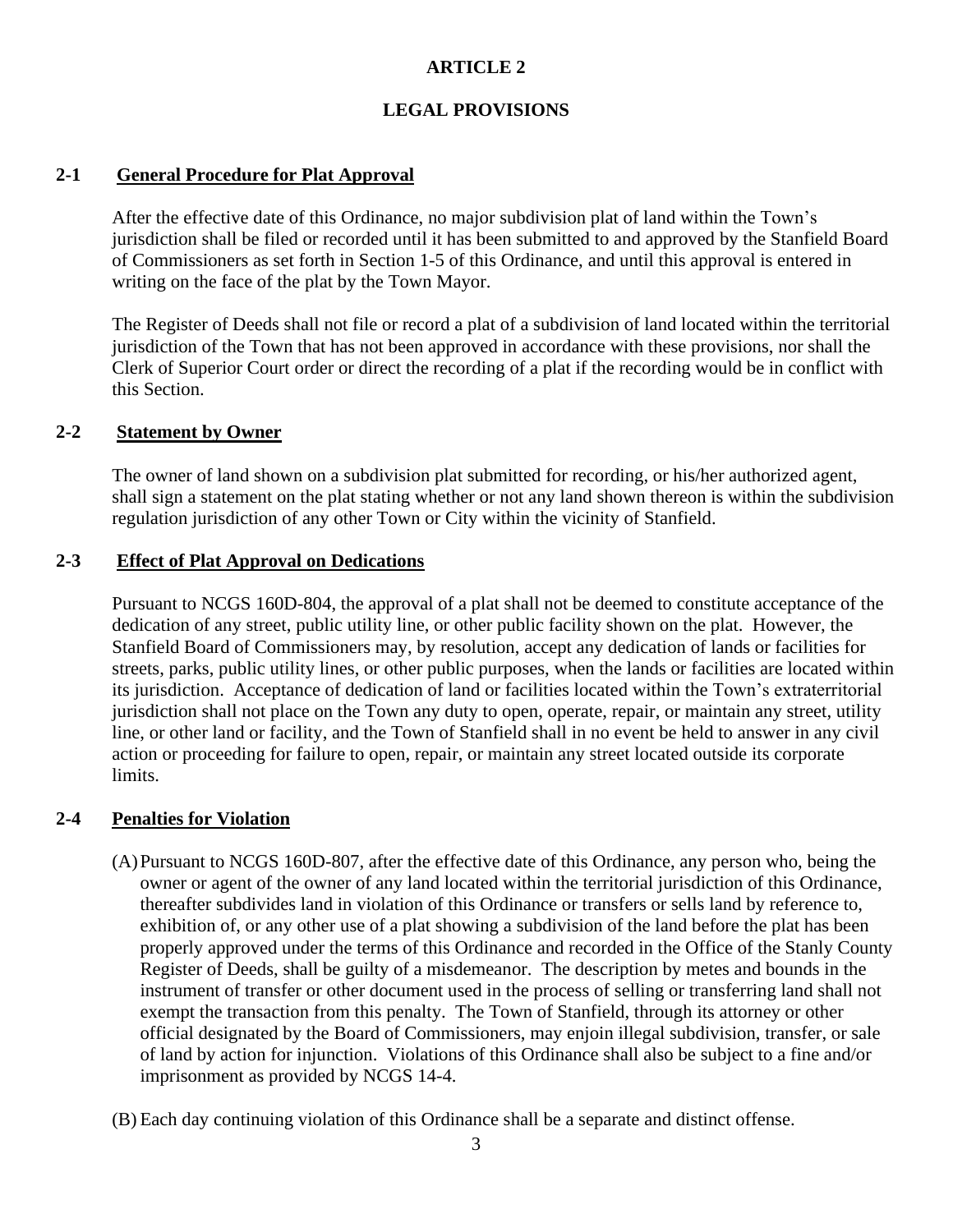- (C) This Ordinance may be enforced by appropriate equitable remedies issued from a court of competent jurisdiction.
- (D)Nothing in this section shall be construed to limit the use of remedies available to the Town. The Town may seek to enforce this Ordinance by using any one, all, or a combination of remedies.

## **2-5 Separability**

Should any section or provision of this Ordinance be decided by a court of competent jurisdiction to be unconstitutional or invalid, such decision shall not affect the validity of the Ordinance as a whole or any part thereof other than the part so declared to be unconstitutional or invalid.

## **2-6 Waivers**

Where, because of severe topographical or other conditions peculiar to the site, strict adherence to the provisions of this Ordinance would cause unnecessary hardship, the Stanfield Board of Commissioners may authorize a waiver to the terms of this Ordinance only to the extent that is absolutely necessary and not to an extent which would violate the intent of this Ordinance.

## **2-7 Amendments**

The Stanfield Board of Commissioners may amend the terms of this Ordinance, but no amendment shall become effective unless it has been proposed by or will be submitted to the Planning Board for review and recommendation. The Planning Board shall have 30 days from the time the proposed amendment is submitted within which to submit its report. If the Planning Board fails to submit a report within the specific time, it shall be deemed to have recommended approval of the amendment.

No amendment shall be adopted by the Stanfield Board of Commissioners until they have held a public hearing on the amendment. Notice of the hearing shall be published in a newspaper of general circulation in the Stanfield area at least once a week for two (2) successive calendar weeks prior to the hearing. Initial notice shall appear not more than 25 nor less than 10 days prior to the hearing date.

## **2-8 Abrogation**

It is not intended that this Ordinance repeal, abrogate, annul, impair, or interfere with any existing easements, covenants, deed restrictions, agreements, rules, regulations, or permits previously adopted or issued pursuant to law. However, where this Ordinance imposes greater restrictions, the provisions of this Ordinance shall govern.

## **2-9 Subdivision Administrator**

The Town Administrator or his/her designee is hereby appointed to serve as Subdivision Administrator.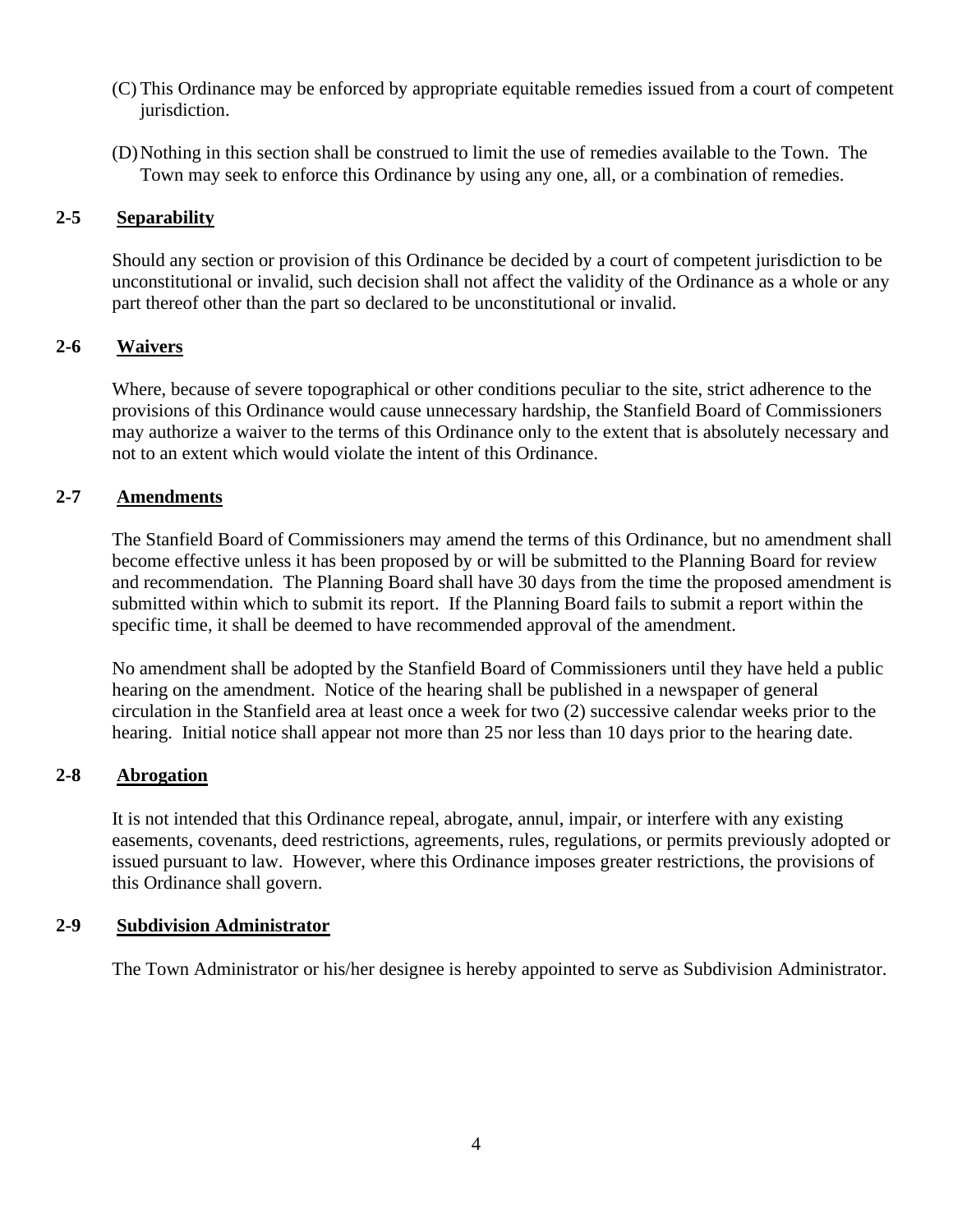## **ARTICLE 3**

## **PROCEDURE FOR REVIEW AND APPROVAL OF SUBDIVISION PLATS**

## **3-1 Plat Required**

Pursuant to NCGS 160D-802, a final plat shall be prepared, approved, and recorded pursuant to the provisions of this Ordinance whenever any subdivision of land takes place.

## **3-2 Approval Prerequisite to Plat Recordation**

Pursuant to NCGS 160D-803, no final plat of a subdivision within the jurisdiction of the Town of Stanfield as established in Section 1-4 of this Ordinance shall be recorded by the Register of Deeds of Stanly County until it has been approved by the Town of Stanfield as provided herein. To secure such approval of a final plat, the subdivider shall follow the procedures established in this Article.

## **3-3 Procedure for Review of Minor Subdivision**

- (A)Definition See Sections 5-2 and 5-4
- (B) Reserved
- (C) Limitation on Use

Only one minor subdivision of any tract made or resulting from the minor subdivision procedure may be approved within any three (3) years, calculated from the date of the last minor subdivision procedure.

(D)Plat Submission

The subdivider shall submit a final plat of the minor subdivision to the Subdivision Administrator. The final plat shall be prepared by a Registered Land Surveyor currently licensed and registered in the State of North Carolina by the North Carolina Board of Registration for Professional Engineers and Land Surveyors. The final plat shall conform to the provisions for plats, subdivisions, and mapping requirements set forth in NCGS 47-30 and the Standards of Practice for Land Surveying in North Carolina. One (1) copy of the plat on paper shall be submitted for review by the Subdivision Administrator. After review approval, one (1) copy of the final plat on Black or blue line paper print (Mylar) shall be submitted to be signed by the Mayor. The final plat shall be of a size suitable for recording with the Stanly County Register of Deeds and shall be at a scale not less than one (1) inch equals 200 feet. Maps may be placed on more than one (1) sheet with appropriate match lines. Submission of the final plat shall be accompanied by a filing fee, paid by the subdivider, in accordance with the Town's fee schedule.

(E) Certificate of Ownership and Dedication

The following signed certificate shall appear on all copies of the final plat.

Certificate of Ownership and Dedication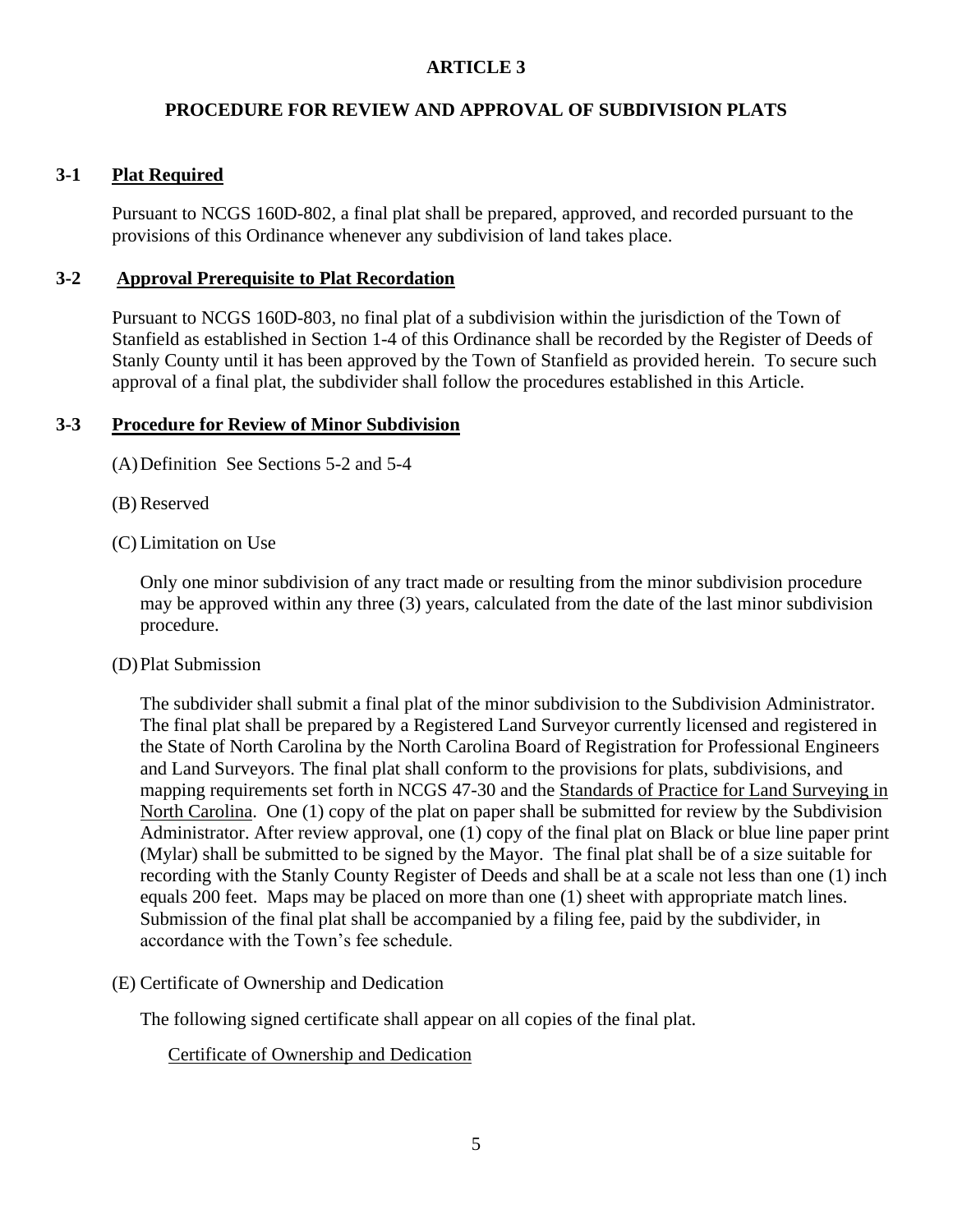I hereby certify that I am the owner of the property shown and described hereon, which is located in the subdivision jurisdiction of the Town of Stanfield and that I hereby adopt this plan of subdivision with my free consent and establish minimum building setback lines as noted.

Owner and the contract of the contract of the contract of the contract of the contract of the contract of the contract of the contract of the contract of the contract of the contract of the contract of the contract of the

Date

## (F) Certificate of Survey and Accuracy

In accordance with NCGS 47-30, there shall appear on each plat a certificate by the person under whose supervision such survey or such plat was made, stating the origin of the information shown on the plat, including recorded deed and plat references shown thereon. The ratio of precision as calculated by latitudes and departures before any adjustments must be shown. Any lines on the plat that were not actually surveyed must be clearly indicated and a statement included revealing the source of information. The execution of such certificate shall be acknowledged before any officer authorized to take acknowledgments by the registered land surveyor preparing the plat. All plats to be recorded shall be probated as required by law for the registration of deeds. Where a plat consists of more than one (1) sheet, only the first sheet must contain the certification and all subsequent sheets must be signed and sealed.

## Certificate of Survey and Accuracy

"I, \_\_\_\_\_\_\_\_\_\_\_\_\_\_\_\_\_\_\_\_, certify that this plat was drawn under my supervision from (an actual survey made under my supervision) (deed description recorded in Book Page \_\_\_\_\_\_\_\_\_, etc.)(Other); that the boundaries not surveyed are shown as broken lines plotted from information found in Book \_\_\_\_\_\_\_\_\_\_\_, Page \_\_\_\_\_\_\_\_; that this plat was prepared in accordance with G.S. 47-30 as amended. Witness my original signature, registration number, and seal this \_\_\_\_\_\_\_day of \_\_\_\_\_\_\_\_\_\_\_\_\_\_\_\_\_, A.D. 20 \_\_\_\_\_\_\_\_\_\_

| Surveyor                   |  |
|----------------------------|--|
| Seal or Stamp              |  |
| <b>Registration Number</b> |  |

#### (G)Plat Review

The Subdivision Administrator shall review the final plat and shall recommend either approval or disapproval of the final plat for reasons stated.

If the Subdivision Administrator disapproves the final plat, the subdivider may make such changes as will bring the plat into compliance with the provisions of this Ordinance and resubmit it to the Subdivision Administrator for reconsideration.

## (H)Approval of Plat

Once the final plat has been approved by the Subdivision Administrator and signed by the Mayor, one (1) print and one (1) copy of the plat shall be retained by the subdivider. One (1) copy shall be filed with the Town Clerk. The subdivider shall file the original signed and approved final plat with the Register of Deeds of Stanly County within 60 days of the Subdivision Administrator's approval; otherwise, such approval shall be null and void.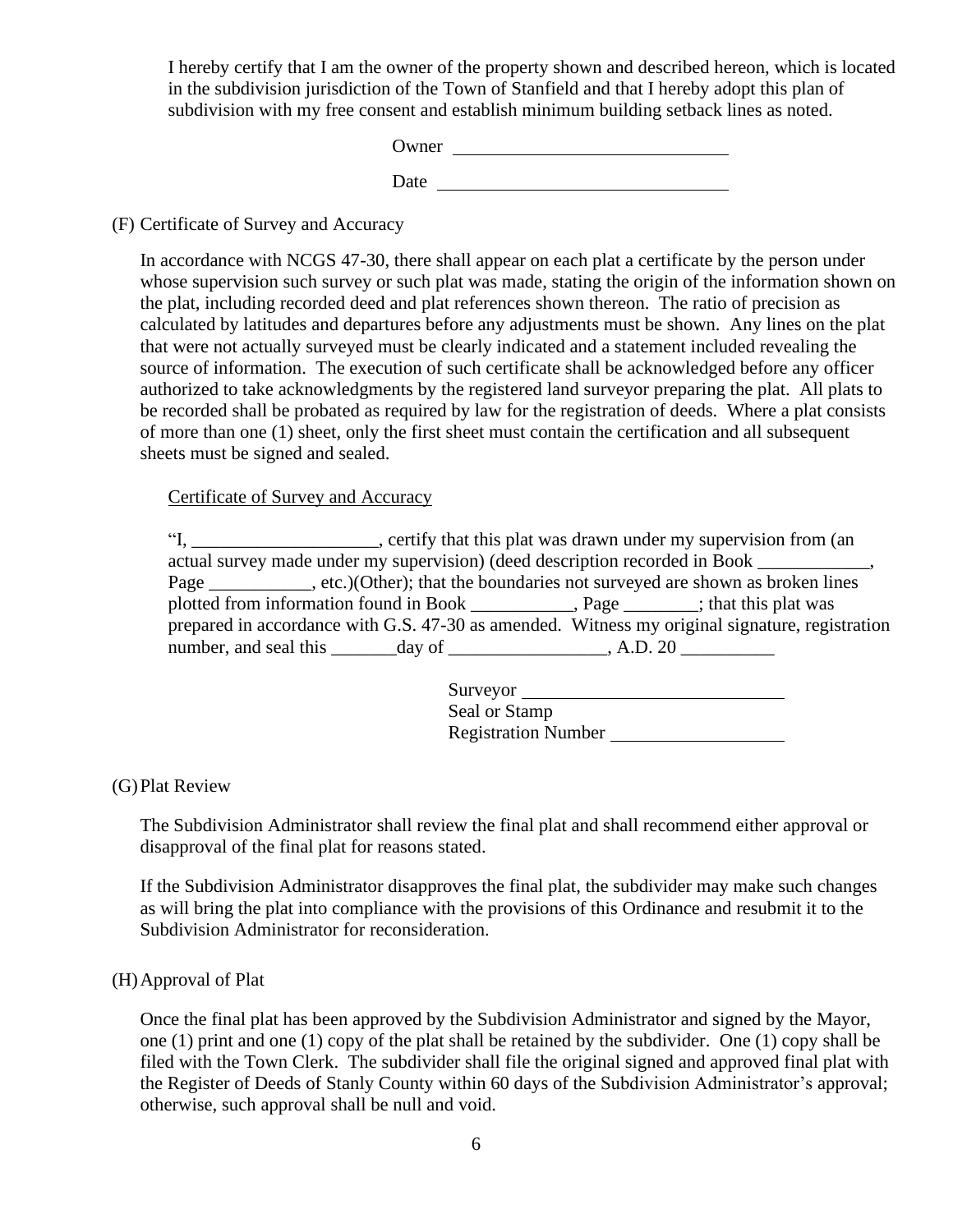Such approval shall be shown on each copy of the plat by the following signed certificate.

## Certificate of Approval for Recording

I hereby certify that the subdivision plat shown hereon has been found to comply with the Subdivision Regulations of the Town of Stanfield, North Carolina and that this plat has been approved by the Mayor of the Town of Stanfield for recording in the Office of the Register of Deeds of Stanly County.

Mayor, Stanfield, North Carolina

**Date** 

#### **3-4 Minor Subdivision Exception for the Division of a Tract of Land in Single Ownership**

Minor Subdivisions shall be approved upon submission of a valid recordable plat to review before recordation for the division of a tract of land if all of the following criteria are met:

- (A)The tract or parcel is owned by one person or legal entity; and
- (B) The parcel proposed for division is not greater than 10 acres and no street right-of-way dedication is involved; and
- (C) The area of the tract or parcel to be divided is greater than 5 acres; and
- (D)After division, no more than three lots will exist; and
- (E) After division, all of the lots will meet the following three standards:
	- 1) The lot dimension size requirements of the Stanfield Zoning Ordinance; and
	- 2) The use of the lots conform with the standards of the Stanfield Zoning Ordinances; and
	- 3) A permanent means of practicable ingress and egress is recorded for each lot.

#### **3-5 Procedure for Review of Major Subdivision**

(A)Standards for Large Lot Rural Subdivision

Large Lot Rural Subdivisions, as defined in Section 5-4 8), shall meet the standards of Major Subdivisions, except as provided here:

- 1) Sidewalks are not required.
- 2) Curbs and gutters are not required provided that all other stormwater management requirements are met.
- 3) The number of allowed lots is limited to the maximum allowed by the County Fire Marshal when using one point of ingress and egress (up to 50 lots). Subdivisions requiring more than one point of ingress and egress shall be processed as a standard major subdivision.
- 4) Lots may not be clustered, or the design standards altered through conditional zoning.
- 5) The minimum paved travel path will be no less than 22' in width.

Definition of Major Subdivision See Section 5-2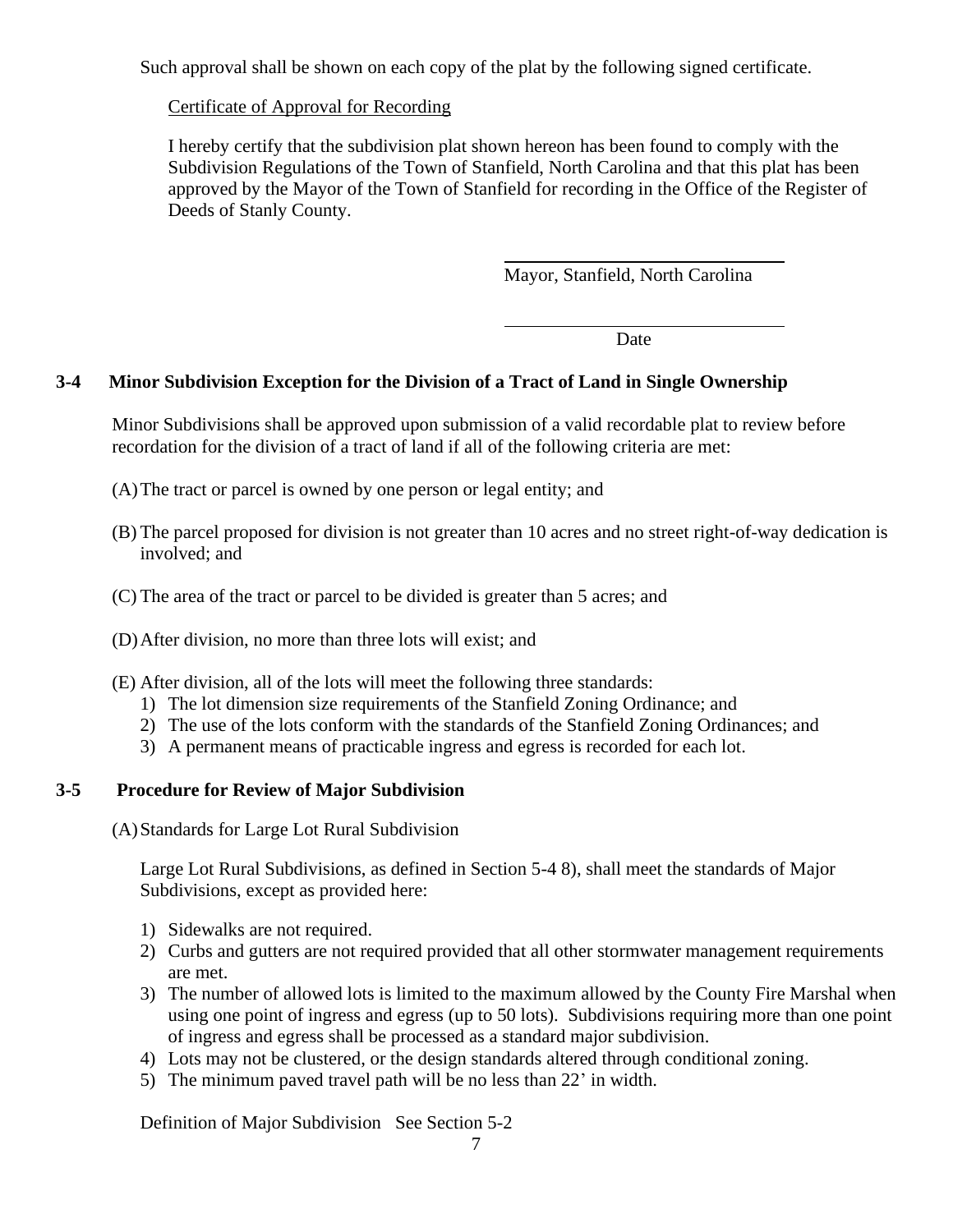#### (B) Submission of Preliminary Plat

For every subdivision within the territorial jurisdiction of the Town of Stanfield, which does not qualify as a minor subdivision, the subdivider shall submit to the Subdivision Administrator a preliminary plat which shall be reviewed by the Subdivision Review Board and Planning Board and approved by the Board of Commissioners before any construction or installation of improvements may begin. Four (4) copies of the preliminary plat (as well as any additional copies which the Subdivision Administrator determines are needed to be sent to other agencies) shall be submitted to the Subdivision Administrator, accompanied by a filing fee in accordance with the Town's fee schedule.

#### (C) Subdivision Review Board

Preliminary plats of major subdivisions shall be reviewed by the Subdivision Review Board prior to distribution and review by the Planning Board. The Subdivision Review Board shall consist of the Subdivision Administrator, the Board of Commissioners member appointed to oversee planning functions, the Chair of the Planning Board, and/or the Vice-Chair of the Planning Board.

The Subdivision Review Board shall review the preliminary plat to ensure that the information contained therein is complete and accurate. If additional information is warranted, the Subdivision Administrator shall notify the subdivider of the information needed and request resubmission of a revised preliminary plat.

During their review of the preliminary plat, the Subdivision Review Board shall make notes on their discussion and compile it into a report that will be sent, along with the plat, to the Planning Board. The plat and this report shall be forwarded on to the Planning Board once it has been deemed to be complete and the Subdivision Review Board has had ample time to review it; however, the Subdivision Review Board must complete its review within 30 days of the date of submission of the plat. The Subdivision Review Board will distribute all four (4) copies of the preliminary plat to the Planning Board.

#### (D)Planning Board Review

The Planning Board shall review the preliminary plat at its next scheduled meeting and recommend approval of the plat, conditional approval with recommended changes to bring the plat into compliance, or disapproval of the plat with reasons stated within 40 days of its first consideration of the plat.

#### (E) Approval of Preliminary Plat

If the Planning Board recommends conditional approval of the preliminary plat, it shall retain one (1) print of the plat for its minutes, return its written recommendations and two (2) reproducible copies of the plat to the subdivider, and distribute one (1) print of the plat and its written recommendation to the Board of Commissioners.

#### (F) Disapproval of Preliminary Plat

If the Planning Board recommends disapproval of the preliminary plat, it shall retain one (1) copy of the plat for filing with the Town Clerk, transmit one (1) copy of the plat and its recommendation to the Board of Commissioners, and return the remaining copies of the plat to the subdivider, along with a written report of the reasons for such disapproval and recommendations for revision. The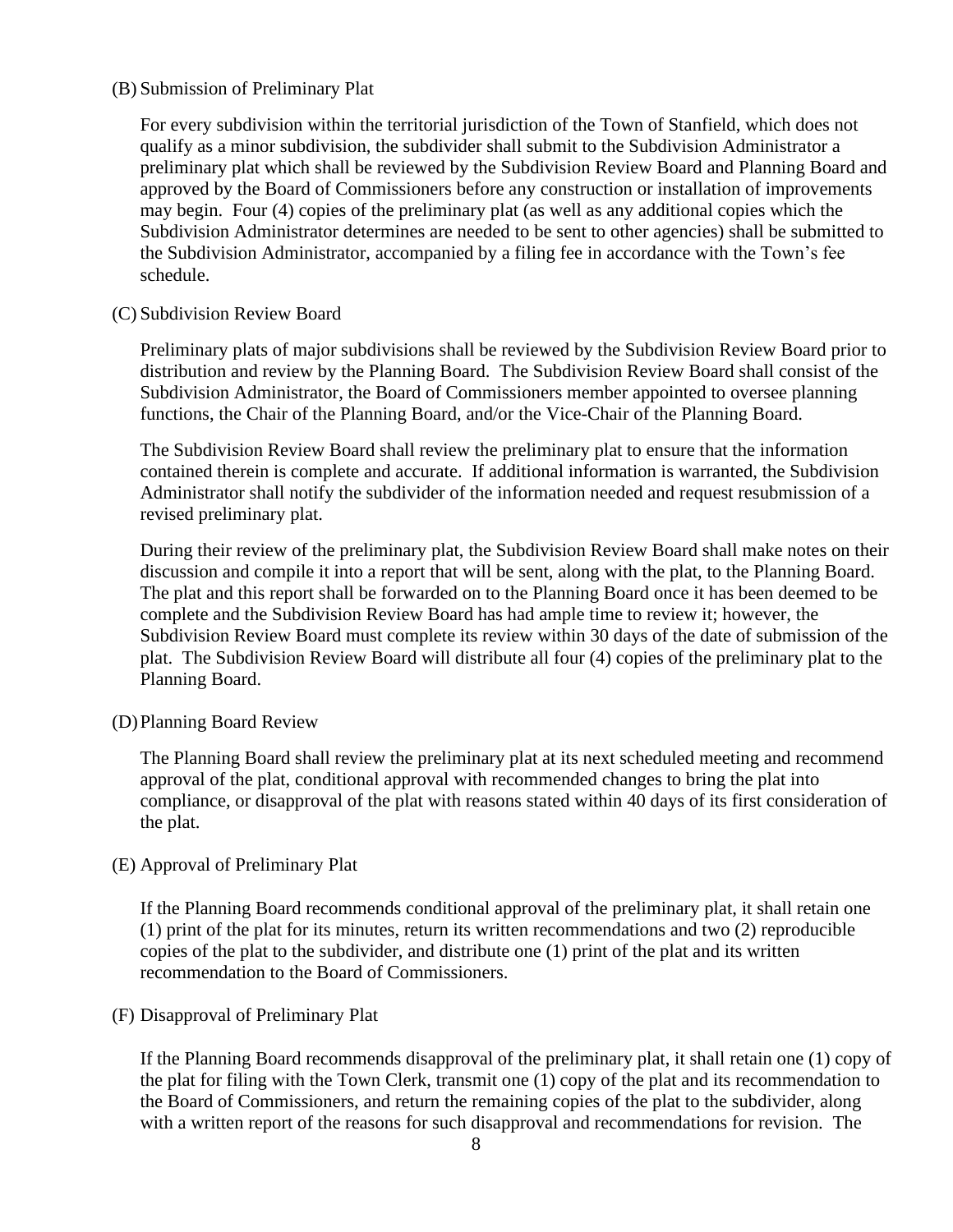subdivider may make recommended changes and submit a revised preliminary plat for reconsideration. Failure of the Planning Board to make a written recommendation within 40 days after its first review shall constitute grounds for the subdivider to apply to the Board of Commissioners for approval. The subdivider may also choose to appeal the original decision of the Planning Board to the Board of Commissioners.

(G)Board of Commissioners Review

The Board of Commissioners shall review the preliminary plat and the recommendation of the Planning Board and either approve the plat, conditionally approve the plat with recommended changes to bring the plat into compliance, or disapprove the plat.

If the Board of Commissioners approves the preliminary plat, such approval shall be noted on two (2) copies of the plat. One (1) copy of the plat shall be retained by the Subdivision Administrator and one (1) copy shall be returned to the subdivider.

If the Board of Commissioners approves the preliminary plat with conditions, such approval shall be noted on two (2) copies of the plat along with references to the conditions. One (1) copy of the plat, along with the conditions, shall be retained by the Subdivision Administrator and one (1) copy of the plat, along with the conditions, shall be returned to the subdivider.

If the Board of Commissioners disapproves the preliminary plat, the reason for such disapproval shall be specified in writing. One (1) copy of the plat and a written explanation of the reasons for such disapproval shall be retained by the Subdivision Administrator and one (1) copy of the plat and reasons shall be returned to the subdivider.

#### (H)Preparation of Final Plat

Upon approval of the preliminary plat by the Board of Commissioners, the subdivider may proceed with the preparation of the final plat. If the preliminary plat illustrates a development project that will be conducted in phases, the final plat of each phase shall be submitted separately and constitute only that portion of the preliminary plat which the subdivider proposes to record and develop at that time. The final plat for the first phase of the development shall be submitted within 18 months after the date on which the preliminary plat was approved. The final plat for the final phase of the development shall be submitted within 60 months after the date on which the preliminary plat was approved; otherwise, the preliminary plat shall become null and void unless an extension of time is applied for and granted by the Planning Board before the date on which the preliminary plat would become null and void.

#### (I) Installation of Required Improvements

In conjunction with the submission of the final plat, the subdivider must arrange for the installation of required improvements in accordance with the approved preliminary plat and the requirements of this Ordinance. Prior to approval of a final plat, the subdivider shall have installed the improvements specified in this ordinance or guaranteed their installation as provided herein. No final plat will be accepted for review by the Subdivision Review Board or the Town Council unless accompanied by written notice by the Town Clerk acknowledging compliance with the improvement and guarantee standards of this Ordinance.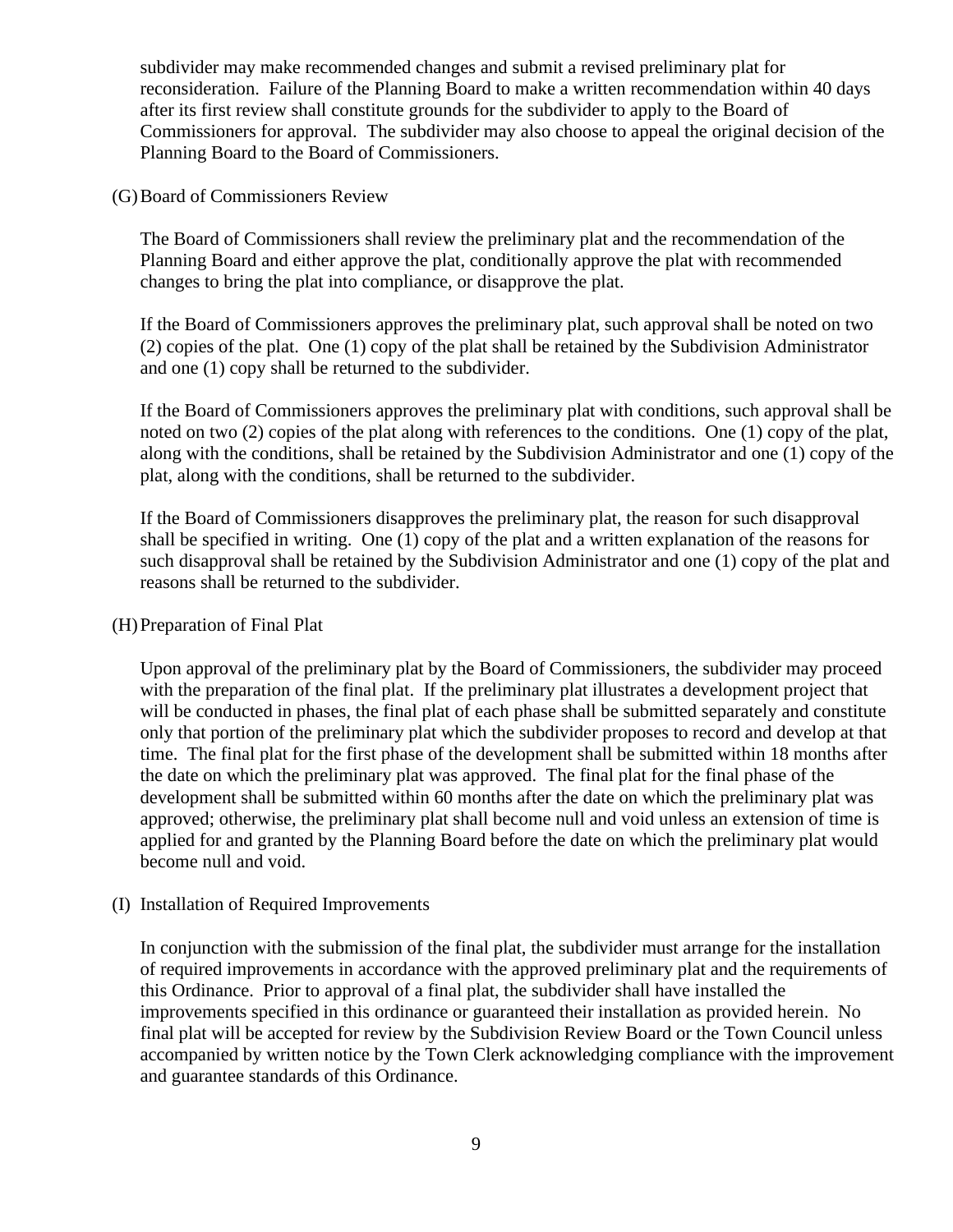In lieu of requiring the completion, installation, and dedication of all improvements prior to final plat approval, the Town of Stanfield may enter into an agreement with the subdivider whereby the subdivider shall agree to complete all required improvements. Once said agreement is assigned by both parties and the security required herein is provided, the final plat may be approved by the Board of Commissioners if all other requirements of this Ordinance are met. To secure this agreement, the subdivider shall provide, subject to the approval of the Board of Commissioners, either one (1) or a combination of the following guarantees, not exceeding 1.25 times the entire cost as provided herein:

1) Surety Performance Bond(s)

Performance guarantees shall comply with the requirements of NCGS 160D-804.1. The subdivider shall obtain a performance bond(s) from a surety bonding company authorized to do business in North Carolina. The bonds shall be payable to the Town of Stanfield and shall be in an amount equal to 1.25 times the entire cost, as estimated by a qualified professional and approved by the Stanfield Board of Commissioners, of installing all required improvements. The duration of the bond(s) shall be until such time as the improvements are accepted by the Board of Commissioners.

- 2) Letter of Credit issued by any financial institution licensed to do business in North Carolina.
- 3) Other form of guarantee that provides equivalent security to a surety performance bond or letter of credit, including but not limited to Cash or Equivalent Security

The subdivider shall deposit cash, an irrevocable letter of credit, or other instrument readily convertible into cash at face value, either with the Town or in escrow with a financial institution designated as an official depository of the Town. The use of any instrument other than cash shall be subject to the approval of the Stanfield Board of Commissioners. The amount of deposit shall be equal to 1.25 times the cost, as established by a qualified professional and approved by the Stanfield Board of Commissioners, of installing all required improvements.

If cash or other instrument is deposited in escrow with a financial institution as provided above, then the subdivider shall file with the Stanfield Board of Commissioners an agreement between the financial institution and himself/herself guaranteeing the following:

- a) That said escrow account shall be held in trust until released by the Stanfield Board of Commissioners and may not be used or pledged by the subdivider in any other matter during the term of the escrow; and
- b) That in case of a failure on the part of the subdivider to complete said improvements, the financial institution shall, upon notification by the Stanfield Board of Commissioners and submission of an engineer's estimate of the funds required to complete the improvements, immediately either pay to the Town the funds needed to complete the improvements, up to the full balance of the escrow account, or deliver to the Town any other instrument fully endorsed or otherwise made payable in full to the Town.
- c) If the improvements are not complete and the current performance guarantee is expiring, the performance guarantee shall be extended or a new performance guarantee issued, for an additional period until the improvements are completed. The form of the extension shall by the choice of the developer.
- 4) Default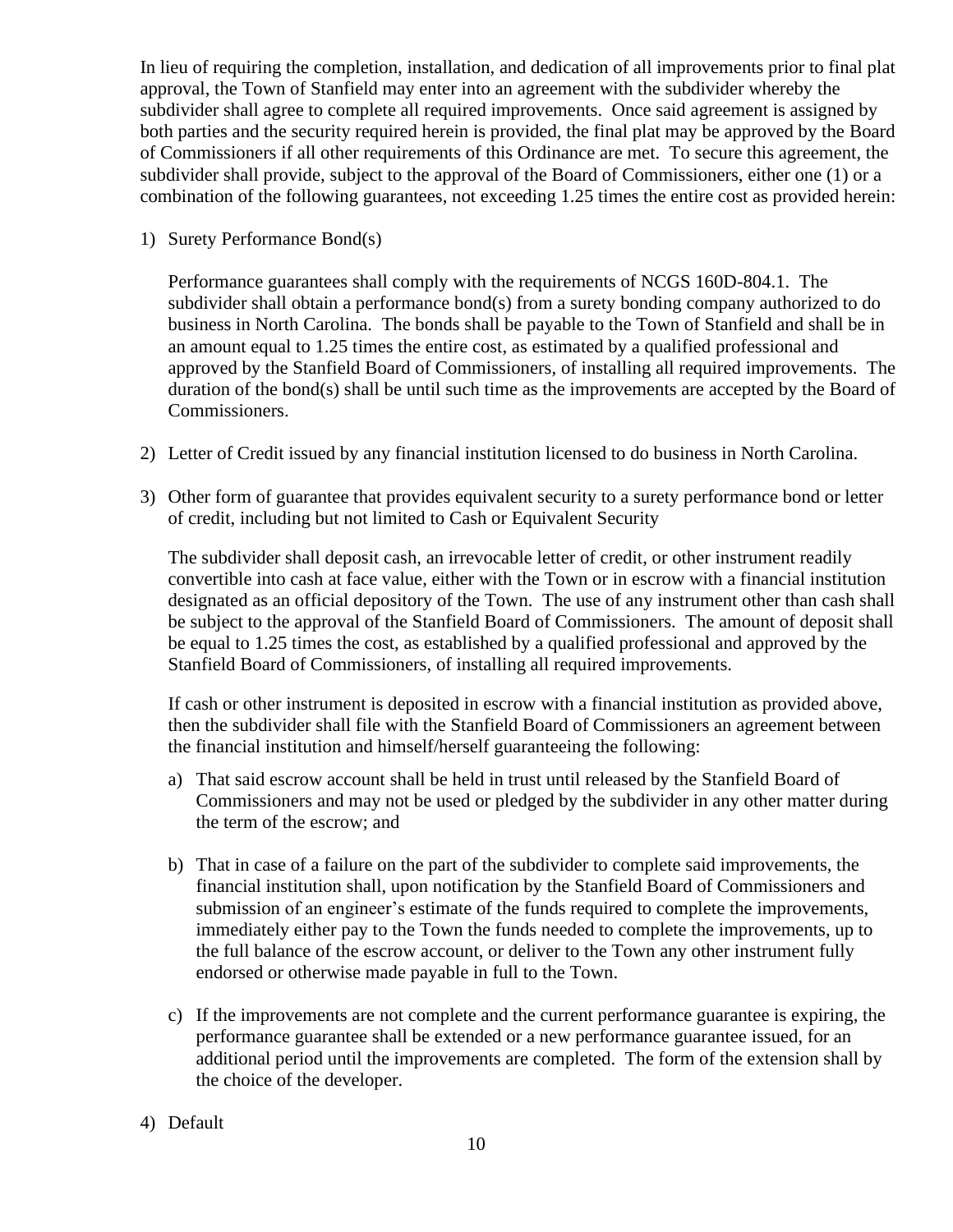Upon default, meaning failure on the part of the subdivider to complete the required improvements in a timely manner as spelled out in the performance bond or escrow agreement, the surety, or financial institution holding the escrow shall, if requested by the Stanfield Board of Commissioners, pay all or any portion of the bond or escrow fund to the Town of Stanfield, up to the amount needed to complete the improvements, based on an engineering estimate. Upon payment, the Board of Commissioners, in its discretion, may expend such portion of said funds as it deems necessary to complete all or any portion of the required improvements. The Town shall return to the surety any funds not spent in completing the improvements.

#### 5) Release of Guarantee Security

The Stanfield Board of Commissioners may release a portion of any security posted as improvements are completed and recommended for approval by the Subdivision Administrator. Within 45 days after receiving the Subdivision Administrator's recommendation, the Board of Commissioners shall approve or disapprove said improvements. If the Board of Commissioners approves said improvements, then it shall immediately release any security posted on that portion.

#### (J) Submission of Final Plat

The final plat shall be prepared by a Registered Land Surveyor currently licensed and registered in the State of North Carolina by the North Carolina State Board of Registration for Professional Engineers and Land Surveyors. The final plat shall conform to the provisions for plats, subdivisions, and mapping requirements set forth in NCGS 47-30 and the Standards of Practice for Land Surveying in North Carolina.

The subdivider shall submit the final plat, so marked, to the Subdivision Administrator. Three (3) copies of the final plat shall be submitted; one (1) of these copies shall be on mylar and two (2) shall be reproducible material prints. Material and drawing medium for the original shall be in accordance with the Standards of Practice for Land Surveying in North Carolina, where applicable, and the requirements of the Stanly County Register of Deeds. The final plat shall be of a size suitable for recording with the Stanly County Register of Deeds and shall be at a scale of not less than one (1) inch equals 200 feet. Maps may be placed on more than one (1) sheet with appropriate match lines.

Submission of the final plat shall be accompanied by a filing fee, paid by the subdivider, in accordance with the Town's fee schedule.

#### (K)Required Certificates

In accordance with NCGS 47-30, there shall appear on each plat a certificate by the person under whose supervision such survey or such plat was made, stating the origin of the information shown on the plat, including a recorded deed and plat reference shown thereon. The ratio of precision as calculated by latitudes and departures before any adjustments must be shown. Any lines on the plat that were not actually surveyed must be clearly indicated and a statement included revealing the source of information. The execution of such certificate shall be acknowledged before any Officer authorized to take acknowledgments by the Registered Land Surveyor preparing the plat. All plats to be recorded shall be probated as required by law for the registration of deeds. Where a plat consists of more than one (1) sheet, only the first sheet must contain certification and all subsequent sheets must be signed and sealed.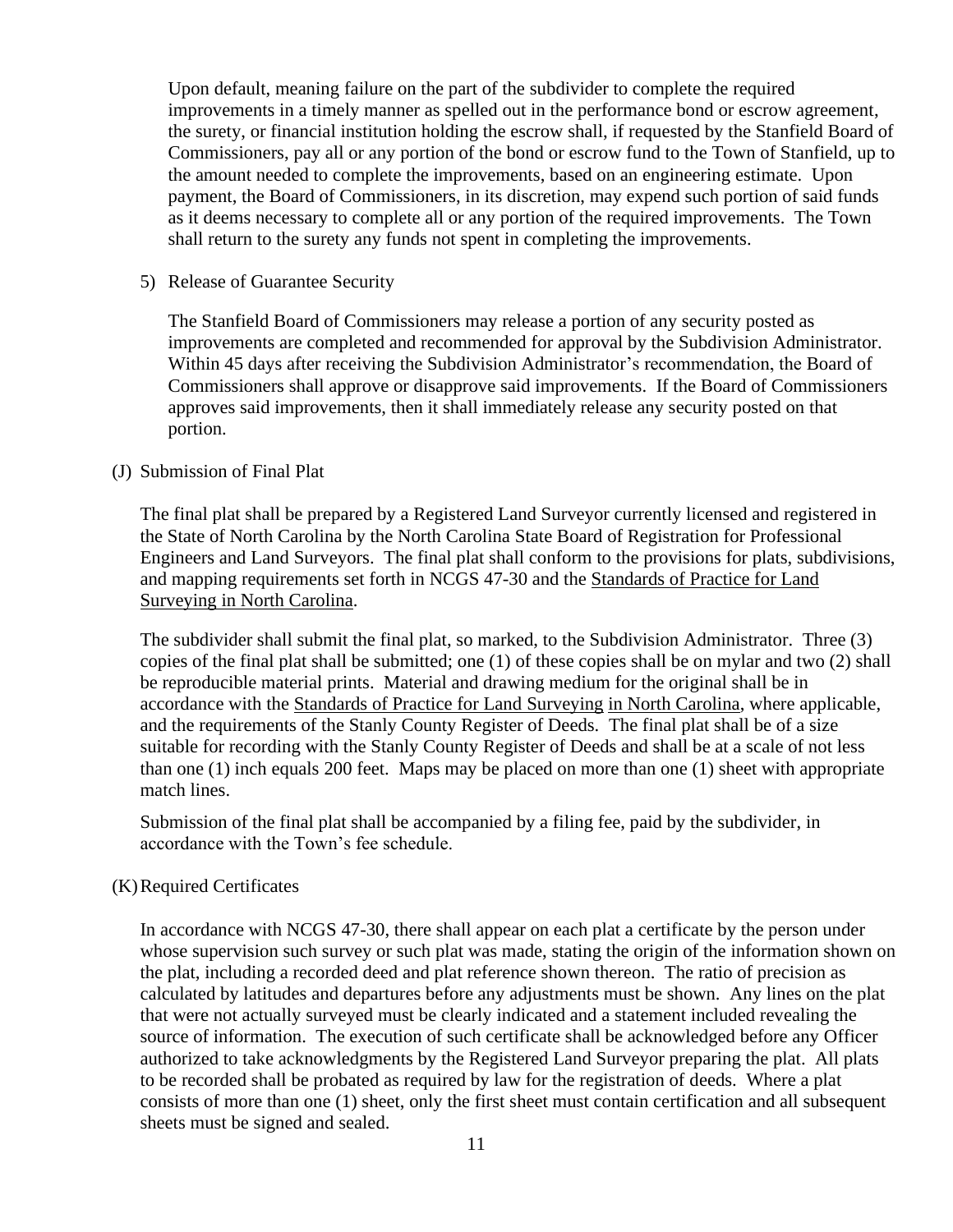The following signed certificates shall appear on all copies of the final plat:

Certificate of Ownership and Dedication

I hereby certify that I am the owner of the property shown and described hereon, which is located in the subdivision jurisdiction of the Town of Stanfield and that I hereby adopt this plan of subdivision with my free consent, establish minimum building setback lines, and dedicate all streets alleys, parks, and other sites and easements to public or private use as noted. Furthermore, I hereby dedicate all sanitary sewer, storm sewer, and water lines to the Town of Stanfield.

Date Owner

Certify of Survey and Accuracy

I, \_\_\_\_\_\_\_\_\_\_\_\_, certify that this plat was drawn under my supervision from (an actual survey made under my supervision) (deed description recorded in Book \_\_\_, Page \_\_\_,etc); that the boundaries not surveyed are shown as broken lines platted from information found in Book \_\_\_\_ Page \_\_\_\_; that this plat was prepared in accordance with NCGS 47-30, as amended. Witness my original signature, registration number, and seal this \_\_\_day of \_\_\_\_\_\_\_\_\_\_, A.D. 20 \_\_\_.

Surveyor

Seal or Stamp

Registration Number

Certificate of Approval of the Design and Installation of Streets, Utilities, and Required Improvements

I hereby certify that all streets, utilities, and other required improvements have been installed in an acceptable manner and according to Town specifications and standards in the Subdivision or that guarantees of installation of the required improvements in an amount and manner satisfactory to the Town of Stanfield have been received, and that the filing fee for this plat, in the amount of \$ has been paid.

Subdivision Administrator

Date:

(L) Board of Commissioners Review

The Board of Commissioners shall review the final plat at or before its next meeting which shall be called at least 14 days after the Subdivision Administrator receives the final plat and shall recommend approval, conditional approval with modifications to bring the plat into compliance, or disapproval of the final plat, with reasons noted, within 40 days of its first consideration of the plat.

During its review of the final plat, the Board of Commissioners may appoint a Registered Land Surveyor to confirm the accuracy of the final plat. If substantial errors are found, the cost of such review shall be charged to the subdivider and the plat shall not be recommended for approval until such errors have been corrected.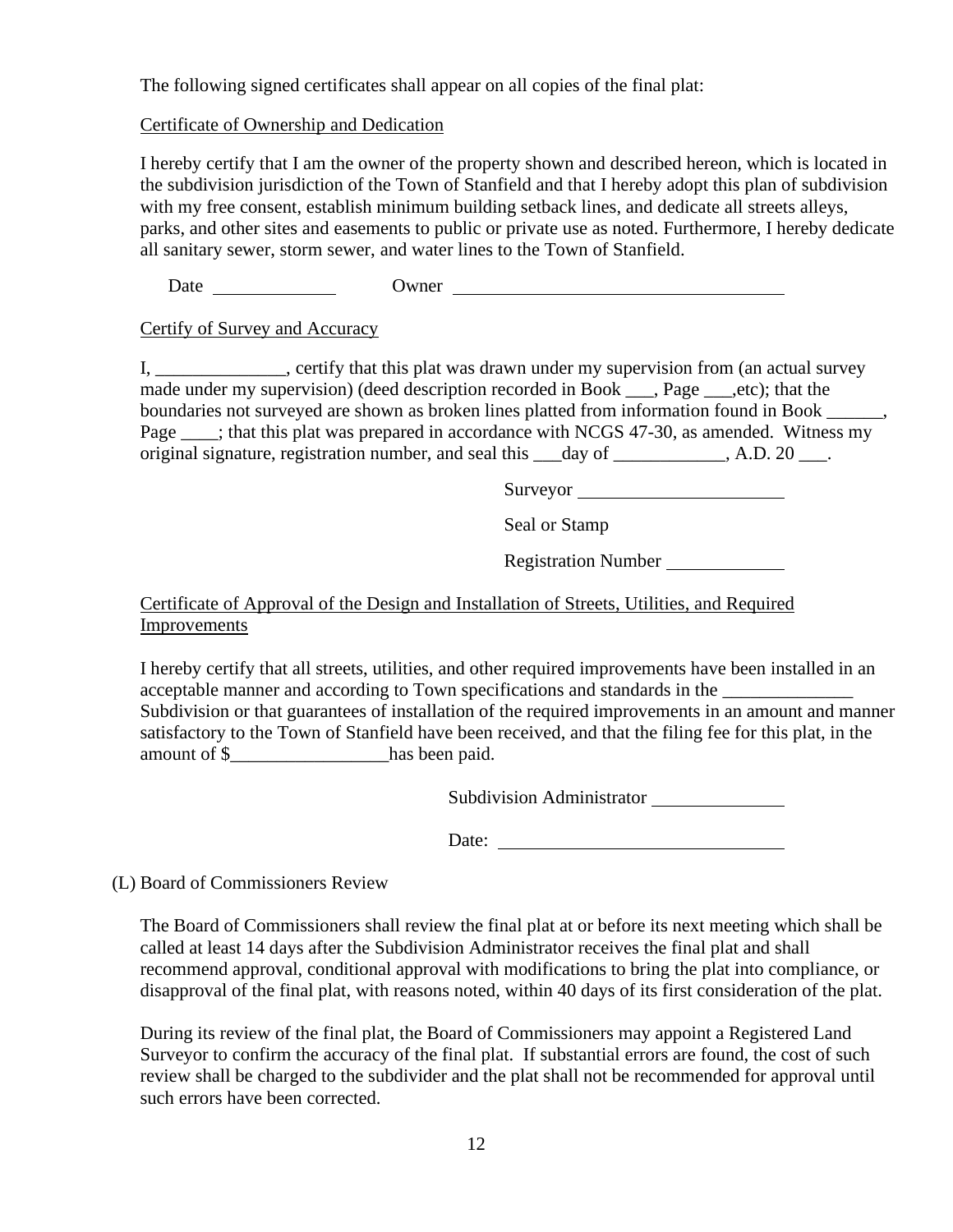## (M) Approval of Final Plat

If the Board of Commissioners approves the final plat, such approval shall be shown on each copy of the plat by the following signed certificate.

## Certificate of Approval for Recording

I hereby certify that the Subdivision plat shown hereon has been found to comply with the Subdivision Regulations of the Town of Stanfield, North Carolina and that this plat has been approved by the Board of Commissioners of the Town of Stanfield for recording in the Office of the Register of Deeds of Stanly County.

> Subdivision Administrator Town of Stanfield, North Carolina Date:

The subdivider shall file the original mylar copy of the approved final plat with the Register of Deeds of Stanly County within 60 days of the Board of Commissioners' approval; otherwise, such approval shall be null and void. One (1) print of the plat shall be retained by the subdivider, one (1) print shall be kept on file with the Town Clerk, and one (1) print shall be sent to the appropriate Stanly County department.

## (N)Disapproval of Final Plat

If the final plat is disapproved by the Board of Commissioners, the reason for such disapproval shall be stated in writing, specifying the provisions of this Ordinance with which the final plat does not comply. One (1) copy of such reasons and the original mylar plat and one (1) copy shall be transmitted to the subdivider. If the final plat is disapproved, the subdivider may make such changes as will bring the final plat into compliance and resubmit same for reconsideration by the Planning Board and Board of Commissioners.

## **3-6 Information to Be Contained In or Depicted on Preliminary and Final Plats**

The presumption established by this subsection is that all the information set forth is necessary to satisfy the requirements of this ordinance. However, it is recognized that each development is unique, and therefore the Subdivision Administrator may allow less information or require more information to be submitted according to the needs of the particular case.

Plats shall contain the information as shown in Table 3-6.1.

In addition to plat submittal requirements, applications for Town Utility Services as required by the Comprehensive Water & Sewer Policies, as amended, shall be submitted where required.

Table 3-6.1. Plat requirements. Surveyors must also meet all state requirements.

| <b>Information Required</b>                 | <b>Exceptions</b>   Exception |              | Minor | Preliminary | <b>Final</b> |
|---------------------------------------------|-------------------------------|--------------|-------|-------------|--------------|
|                                             |                               | $<$ 10 acres |       |             |              |
| <b>General Requirements</b>                 |                               |              |       |             |              |
| Date survey prepared and any revision dates |                               |              |       |             |              |
| Owner's name and address                    |                               |              |       |             |              |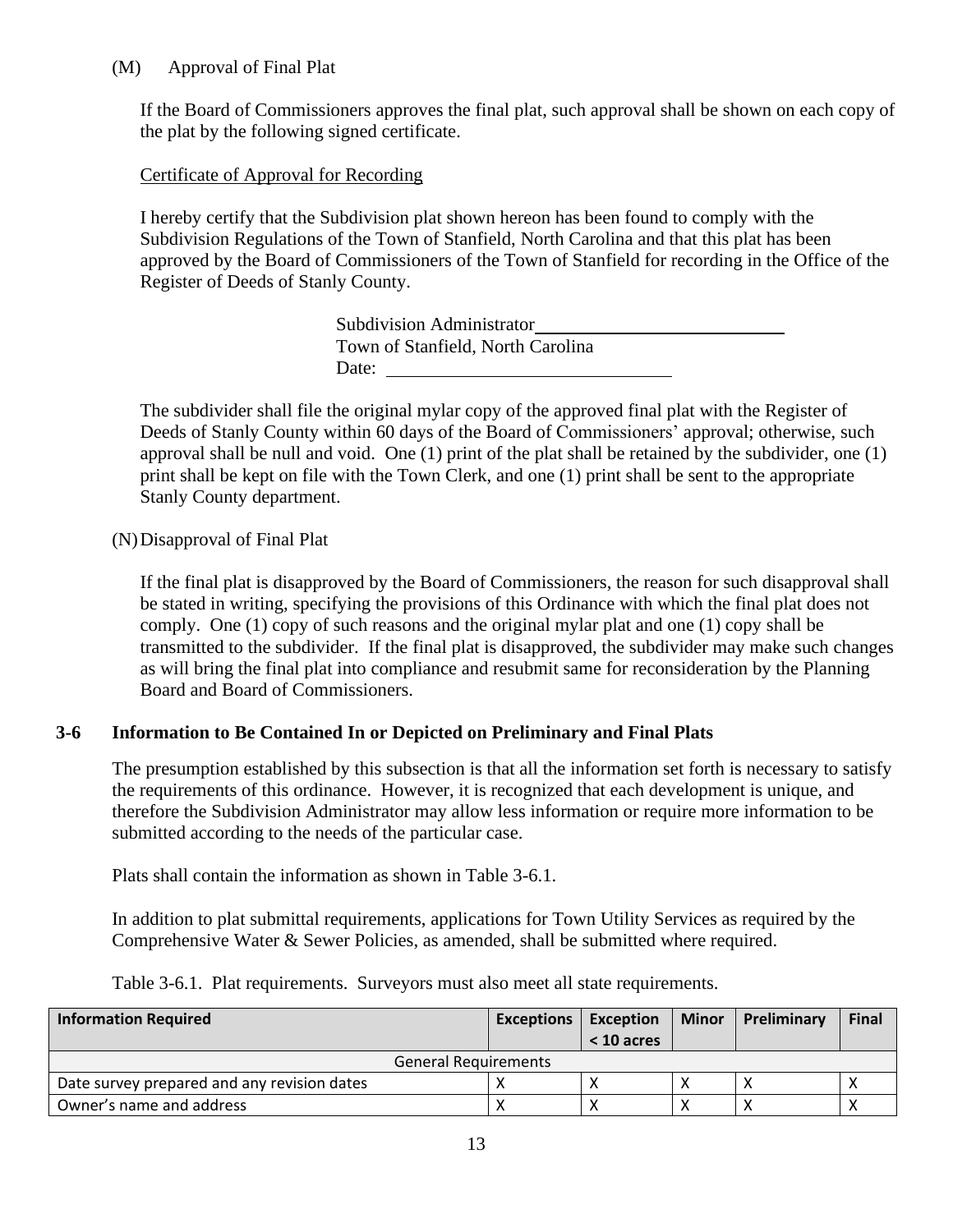| <b>Information Required</b>                                  | <b>Exceptions</b>         | <b>Exception</b><br>$<$ 10 acres | <b>Minor</b>       | Preliminary               | <b>Final</b>       |
|--------------------------------------------------------------|---------------------------|----------------------------------|--------------------|---------------------------|--------------------|
| Name of Subdivision                                          | X                         | X                                | X                  | X                         | X                  |
| Town, township, county, state                                | $\mathsf{\chi}$           | x                                | Χ                  | Χ                         | $\pmb{\mathsf{X}}$ |
| Name, Address, and Number of Surveyor                        | $\mathsf{\chi}$           | X                                | $\pmb{\mathsf{X}}$ | $\boldsymbol{\mathsf{X}}$ | $\pmb{\mathsf{X}}$ |
| Scale in Words and Bar Graph                                 | $\mathsf{\chi}$           | X                                | X                  | $\mathsf{\chi}$           | $\mathsf{X}$       |
| Type of Plat (Preliminary, Final, Major, Minor, Exception)   | $\mathsf{\chi}$           | Χ                                | Χ                  | $\sf X$                   | $\pmb{\mathsf{X}}$ |
| Map signed and sealed by the surveyor                        | $\mathsf{\chi}$           | $\pmb{\mathsf{X}}$               | $X^*$              | $X^*$                     | $X^*$              |
| Appropriate certificates included                            | $\overline{\mathsf{x}}$   | X                                | X                  |                           | $\mathsf X$        |
| <b>Vicinity Map</b>                                          | $\mathsf{\chi}$           | X                                | Χ                  | X                         | $\mathsf{X}$       |
| Stanly County parcel identification number                   | $\mathsf{\chi}$           | X                                | X                  | $\mathsf{\chi}$           | $\mathsf{X}$       |
| Names, addresses, telephone numbers, and emails of           |                           |                                  |                    | $\mathsf{\chi}$           | $\pmb{\mathsf{X}}$ |
| surveyors, architects, and engineers responsible for project |                           |                                  |                    |                           |                    |
| Corporate limits                                             | $\mathsf{X}$              | X                                | X                  | X                         | X                  |
| Plat Book /Deed Book References                              | $\overline{\mathsf{x}}$   | $\pmb{\mathsf{X}}$               | $\pmb{\mathsf{X}}$ | $\boldsymbol{\mathsf{X}}$ | $\mathsf{X}$       |
| Site Data                                                    |                           |                                  |                    |                           |                    |
| Acreage of property to be subdivided less Public ROW         | X                         | $\mathsf{X}$                     | X                  | $\boldsymbol{\mathsf{X}}$ |                    |
| Acreage of public use sites and dedicated open space         |                           |                                  |                    | X                         | $\mathsf{X}$       |
| Number of existing (if more than one) and proposed lots      | X                         | Χ                                | Χ                  | $\boldsymbol{\mathsf{X}}$ | $\pmb{\mathsf{X}}$ |
| Square footage of each lot under one acre,                   |                           | X                                | X                  | $\mathsf{\chi}$           | $\pmb{\mathsf{X}}$ |
| and acreage if more than one acre                            |                           |                                  |                    |                           |                    |
| Average lot size                                             |                           |                                  |                    | $\boldsymbol{\mathsf{X}}$ |                    |
| Smallest lot size                                            |                           |                                  | X                  | $\mathsf{\chi}$           |                    |
| Linear feet of streets                                       |                           |                                  |                    | $\mathsf{\chi}$           |                    |
| Bearings and distance of existing and proposed property      | $\boldsymbol{\mathsf{X}}$ | X                                | X                  | $\mathsf{\chi}$           | $\pmb{\times}$     |
| lines (label old lines)                                      |                           |                                  |                    |                           |                    |
| Proposed block numbers                                       |                           |                                  |                    | X                         | X                  |
| Zoning classification of lot and adjoining lots              |                           |                                  | Χ                  | X                         | $\mathsf{X}$       |
| Minimum building setback lines                               |                           |                                  | Χ                  | $\boldsymbol{\mathsf{X}}$ | $\pmb{\mathsf{X}}$ |
| Setback lines shown within irregularly shaped lots           |                           |                                  | X                  | $\mathsf{\chi}$           | $\pmb{\mathsf{X}}$ |
| Lots numbered                                                |                           |                                  | X                  | $\boldsymbol{\mathsf{X}}$ |                    |
| Addresses of all new lots created                            |                           |                                  |                    |                           | X                  |
| <b>Sidewalk locations</b>                                    |                           |                                  |                    | Χ                         | X                  |
| Proposed street grades                                       |                           |                                  |                    | $\boldsymbol{\mathsf{X}}$ |                    |
| Areas for street trees, buffers, and landscaping             |                           |                                  |                    | X                         | X                  |
| Existing Condition Information within 300' of Property       |                           |                                  |                    |                           |                    |
| Location and Size of Public Utilities                        |                           |                                  | $\pmb{\mathsf{X}}$ | $\pmb{\mathsf{X}}$        |                    |
| Location and Size of Bridges, Culverts, and other Storm      |                           |                                  |                    | X                         |                    |
| <b>Drainage Facilities</b>                                   |                           |                                  |                    |                           |                    |
| Location, Width and Purpose of all Easements                 |                           |                                  | X                  | $\pmb{\times}$            | X                  |
| Proposed and existing rights-of-way labeled public or        | $\mathsf{x}$              | $\pmb{\mathsf{X}}$               | X                  | $\mathsf{X}$              | $\mathsf{X}$       |
| private                                                      |                           |                                  |                    |                           |                    |
| A note that the subdivision will be served by central or     |                           |                                  | X                  | $\mathsf{X}$              |                    |
| individual water supply                                      |                           |                                  |                    |                           |                    |
| A note that the proposed subdivision will be served by       |                           |                                  | X                  | $\mathsf{X}$              |                    |
| public sewer or septic                                       |                           |                                  |                    |                           |                    |
| Surrounding Property Lines, Property Owners, Subdivisions    | X                         | X                                | X                  | $\mathsf{X}$              | X                  |
| Deed references of surrounding properties                    | $\mathsf{\chi}$           | $\pmb{\mathsf{X}}$               | Χ                  | $\boldsymbol{\mathsf{X}}$ | $\pmb{\mathsf{X}}$ |
| Existing buildings and structures                            | $\pmb{\mathsf{X}}$        | Χ                                | Χ                  | $\pmb{\mathsf{X}}$        | X                  |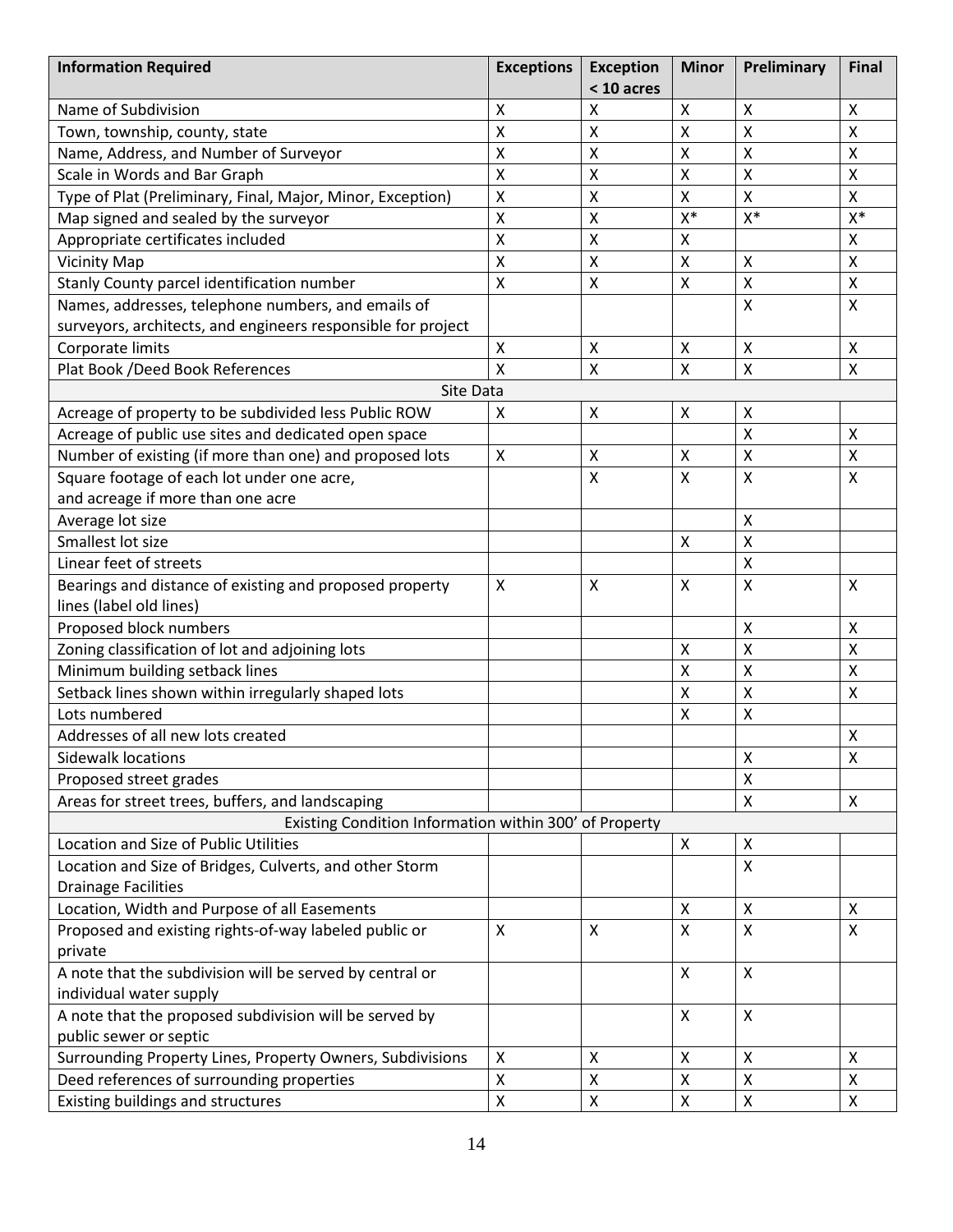| <b>Information Required</b>                                  | <b>Exceptions</b> | <b>Exception</b> | <b>Minor</b>              | Preliminary | <b>Final</b> |
|--------------------------------------------------------------|-------------------|------------------|---------------------------|-------------|--------------|
|                                                              |                   | $<$ 10 acres     |                           |             |              |
| Distance of existing structures from proposed property lines | X                 | X                | X                         | х           | χ            |
| Lines not surveyed with source data                          | x                 | x                | x                         | x           | X            |
| Contours no greater than 5' intervals                        |                   |                  |                           | X           |              |
| Wooded areas                                                 |                   |                  |                           | x           |              |
| Water features and wetlands from a survey or National        |                   |                  | X                         | X           | χ            |
| <b>Wetland Inventory</b>                                     |                   |                  |                           |             |              |
| Floodplains with FIRM panel number                           | x                 | X                | X                         | х           | x            |
| Other natural or manmade features affecting site             |                   |                  | X                         | x           |              |
| development                                                  |                   |                  |                           |             |              |
| National Register Properties with names on or adjacent to    |                   |                  | $\boldsymbol{\mathsf{X}}$ | X           | χ            |
| the site                                                     |                   |                  |                           |             |              |
| Proposed sign locations                                      |                   |                  |                           | х           |              |

## **3-7 Construction Drawings Prior to Final Plats**

Upon review and/or approval of a preliminary plat, the Stanfield Board of Commissioners may request construction drawings with the following additional information before construction of infrastructure begins and a final plat is approved. Such information may be reviewed by staff or a qualified professional retained by the town.

## (A)Street Data

- 1) Design engineering data for all corners and curves
- 2) Typical street cross-section
- 3) Street maintenance agreement, if necessary
- 4) Certification that the subdivider has obtained driveway approval from the NC Department of Transportation for any street that is proposed to intersect with a State maintained road

(B) Public Utility Plans (prepared by a professional engineer licensed in the State of North Carolina)

- 1) Sanitary sewer utility layout
- 2) Storm sewer utility layout
- 3) Water distribution line layout, illustrating connections to existing systems and showing line size, and location of fire hydrants, blowoffs, manholes, force mains, and gate valves
- 4) Plans and utility layouts for natural gas lines, telephone lines, and electrical lines
- 5) Plans for individual water supply and sewage disposal systems, if applicable
- 6) Profiles of sanitary sewers and storm sewers, based upon Mean Sea Level datum
- 7) Approved by water and sewer extension plans.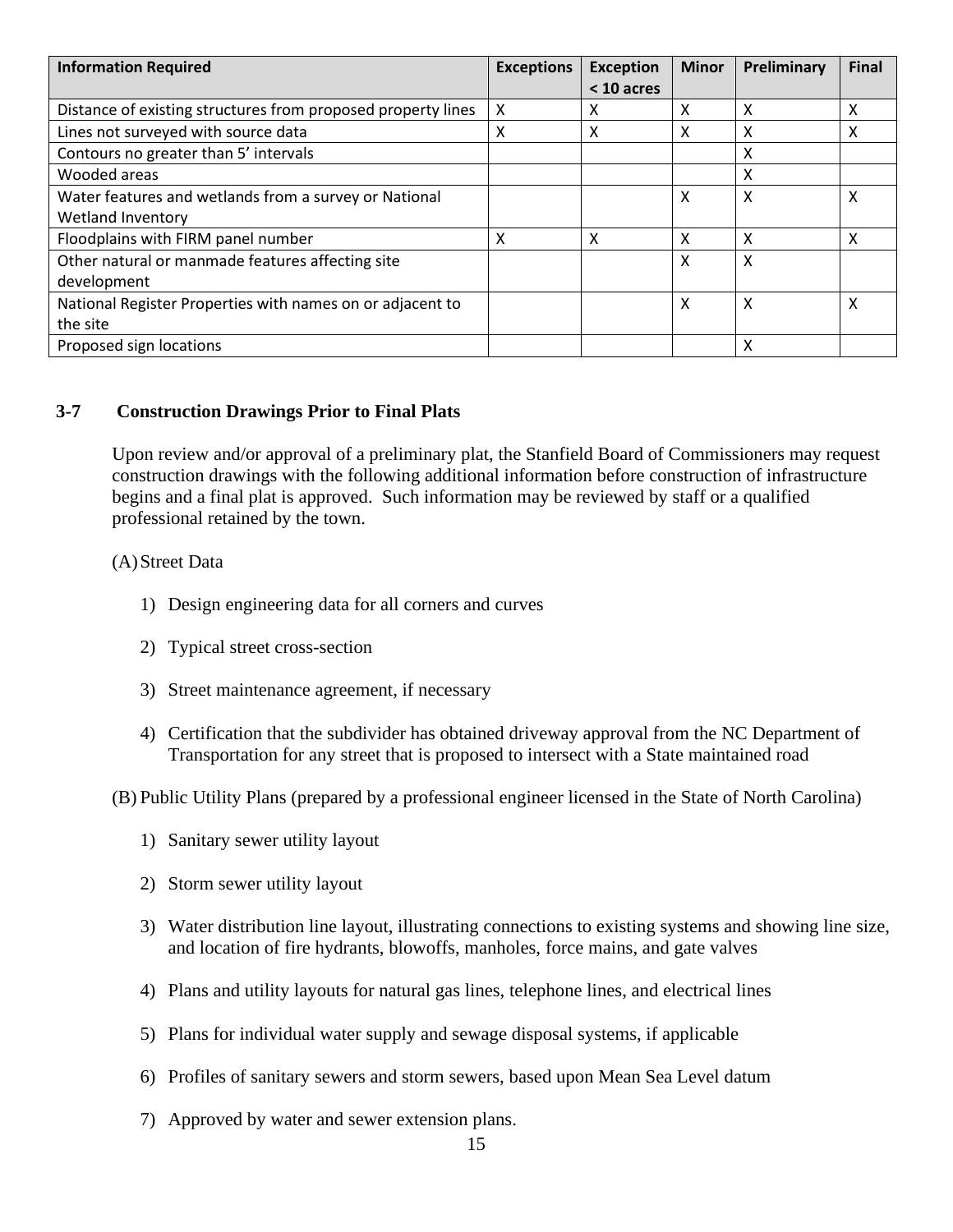## (C) Development Plans

- 1) Copy of erosion control plan submitted to the appropriate authority, if such a plan is required
- 2) Landscape plan
- 3) Stormwater drainage plan
- 4) Copy of any proposed deed restrictions or similar covenants

## **3-8 Recombination of Land**

- (A)Any plat or any part of any plat may be vacated by the owner at any time before the sale of any lot in the subdivision by a written instrument to which a copy of such a plat shall be attached declaring the same to be vacant.
- (B) Such an instrument shall be approved by the same agencies as approved the final plat. The governing body may reject any such instrument which destroys any public rights in any of its public uses, streets, or alleys.
- (C) Such an instrument shall be approved, recorded, and filed in the same manner as the final plat and being duly recorded, shall operate to destroy the force and effect of the recording of the plat so vacated and to divest all public rights in the streets, alleys, public grounds, and all dedications laid out or described in such plat.
- (D)When lots have been sold, the plat may be vacated in the same manner provided above by all owners of the lots in such plat joining in the execution of such writing.

## **3-9 Re-subdivision Procedures**

For any replotting or re-subdivision of land, the same procedures, rules, and regulations shall apply as prescribed herein for an original subdivision.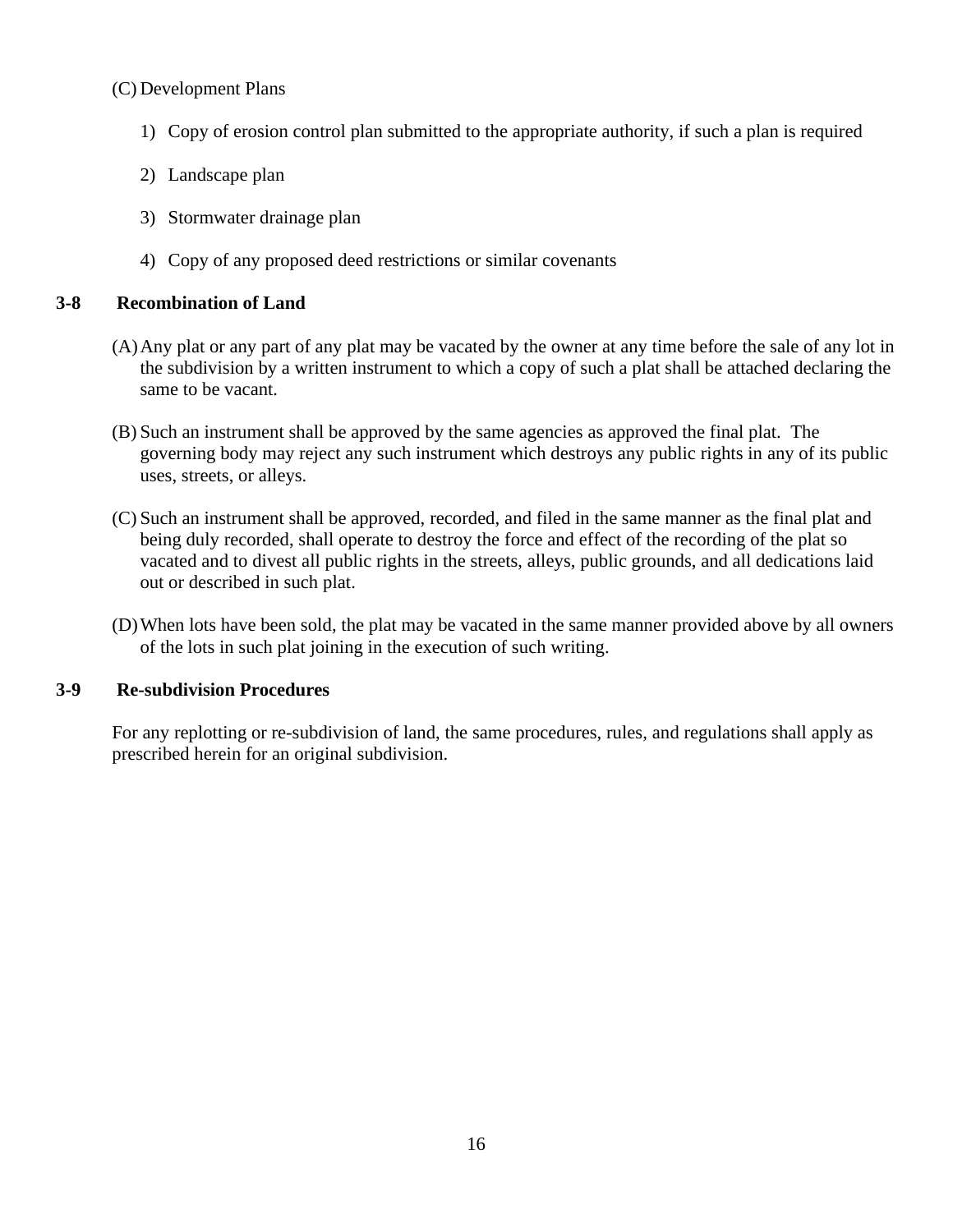## **ARTICLE 4**

#### **REQUIRED IMPROVEMENTS, DEDICATIONS, RESERVATIONS, AND MINIMUM STANDARDS OF DESIGN**

#### **4-1 General**

Each subdivision shall contain the improvements specified in this Article and shall be installed in accordance with the requirements of this Ordinance and paid for by the subdivider unless other means of financing are specifically stated in the Ordinance. Land shall be dedicated and reserved in each subdivision as specified in this Article. Each subdivision shall adhere to the minimum standards of design established by this Article.

#### **4-2 Suitability of Land**

- (A)Land which has been determined on the basis of engineering or other expert surveys to pose an ascertainable danger to life or property by reason of its unsuitability for a proposed use shall not be plotted for that purpose, unless and until the subdivider has taken the necessary measures to correct said conditions and to eliminate said dangers.
- (B) Areas that have been used for disposal of solid waste shall not be eligible for platting of a subdivision unless tests by the Stanly County Health Department determine the land is suitable for the purpose provided.
- (C) All subdivision proposals shall be consistent with the need to minimize flood damage and shall have public utilities and facilities such as sewer, gas, electrical, and water systems located and constructed to minimize flood damage.

#### **4-3 Subdivision Design for Major Subdivisions**

- (A)The lengths, width, and shapes of blocks shall be determined with due regard to provisions of adequate building sites suitable to special needs of the type of use contemplated, zoning requirements, needs for vehicular and pedestrian circulation, control and safety of street traffic, limitations and opportunities of topography; and convenient access to water areas.
- (B) Blocks shall not be less than 400 feet or more than 1800 feet in length.
- (C) Blocks shall have sufficient width to allow two (2) tiers of lots of minimum depth except where single-tier lots are required to separate residential development from vehicular traffic or another type of use, in a nonresidential subdivision, or where abutting a water area.
- (D)Where deemed necessary by the Board of Commissioners, a pedestrian crosswalk at least 15 feet in width may be required to provide convenient public access to a public area such as a park or school, a water area, or areas such as shopping centers, religious institutions, or transportation facilities.
- (E) Block numbers shall conform to Town streets numbering systems, if applicable.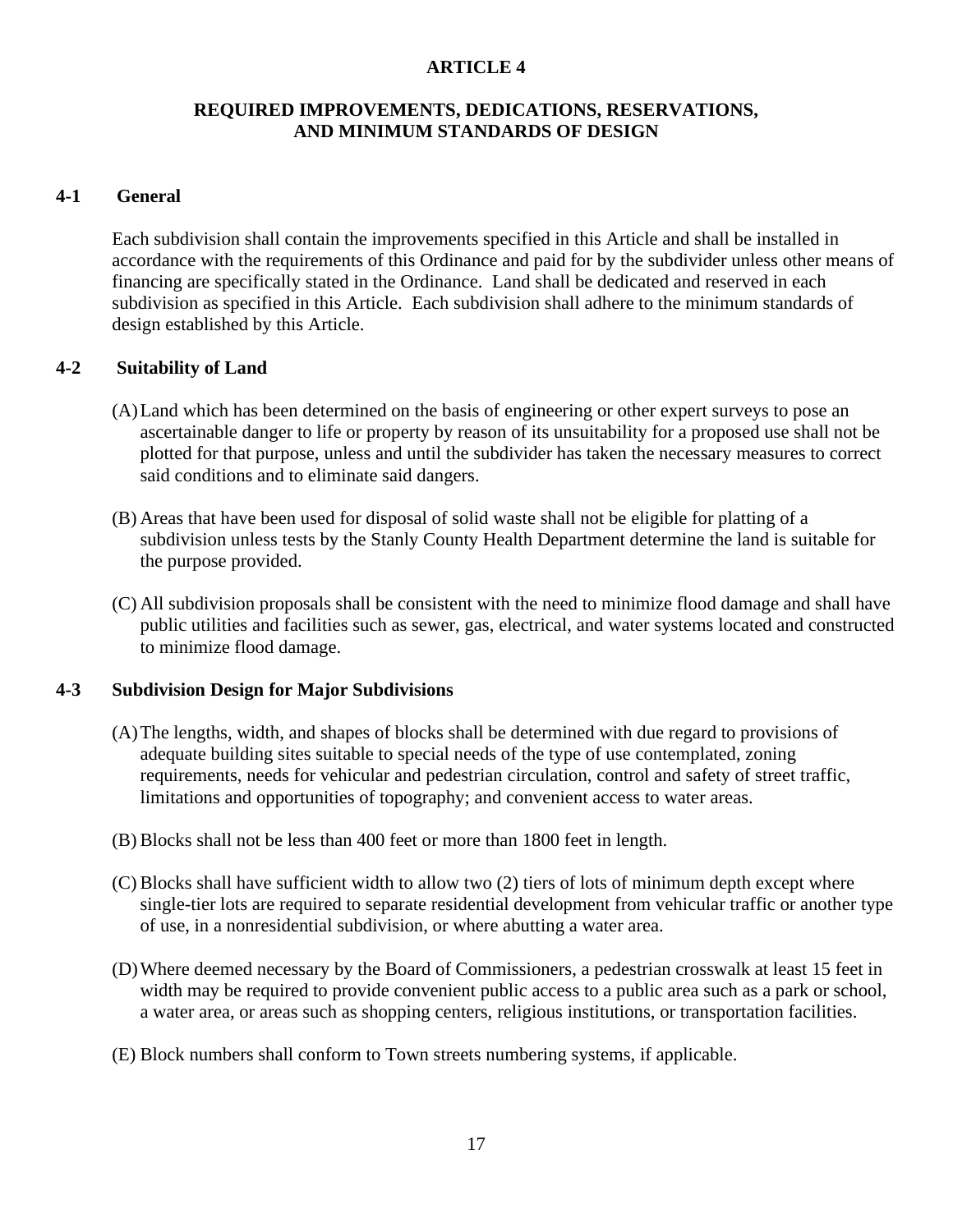## **4-4 Lots**

- (A)All lots in new subdivisions shall conform to the zoning requirements of the district in which the subdivision is located. Conformance to zoning requirements means, among other things, that the smallest lot in the subdivision must meet all dimensional requirements of the Zoning Ordinance. It is not sufficient merely for the average lot to meet zoning requirements.
- (B) Lots shall meet any applicable Stanly County Health Department requirements.
- (C) Double frontage lots shall be avoided wherever possible.
- (D)Side lot lines shall be substantially at right angles to street lines.

#### **4-5 Easements**

Easements shall be provided and shown on the final plat, as follows:

(A)Utility Easements for major subdivisions

Easements for underground or aboveground utilities shall be provided, where necessary, across lots or centered on rear or side lots and shall be at least 20 feet wide for water and sanitary sewer lines and as required by the companies involved, for telephone, gas, and power lines. However, a smaller easement in width may be permitted if it is the only feasible manner of providing utilities to the property.

The Board of Commissioners will determine whether one (1) easement is sufficient or whether several easements are necessary to accommodate the various facilities.

(B) Drainage Easements

Where a subdivision is traversed by a stream or drainage way, an Easement shall be provided conforming to the lines of such stream and of sufficient width as will be adequate for the purpose.

#### **4-6 Streets**

#### (A)Type of Street Required

Unless otherwise specified in this ordinance, all subdivision lots shall abut on a public or private street. All public streets shall be dedicated to the Town of Stanfield, the State of North Carolina, or the public, as determined appropriate by the Stanfield Board of Commissioners.

All public streets shall be built to the current 'Minimum Construction Standards for Subdivision Roads', published by the North Carolina Department of Transportation or the standards of the Town of Stanfield, whichever imposes the higher construction standards.

Public streets not dedicated to the Town which are eligible for acceptance into the State Highway System shall be constructed to the standards necessary to be put on the State Highway System or the standards in this Ordinance, whichever is stricter, in regard to each particular item, and shall be put on such system. Streets not dedicated to the Town which are not eligible to be put on the State Highway System because there are too few lots or residences shall nevertheless be dedicated to the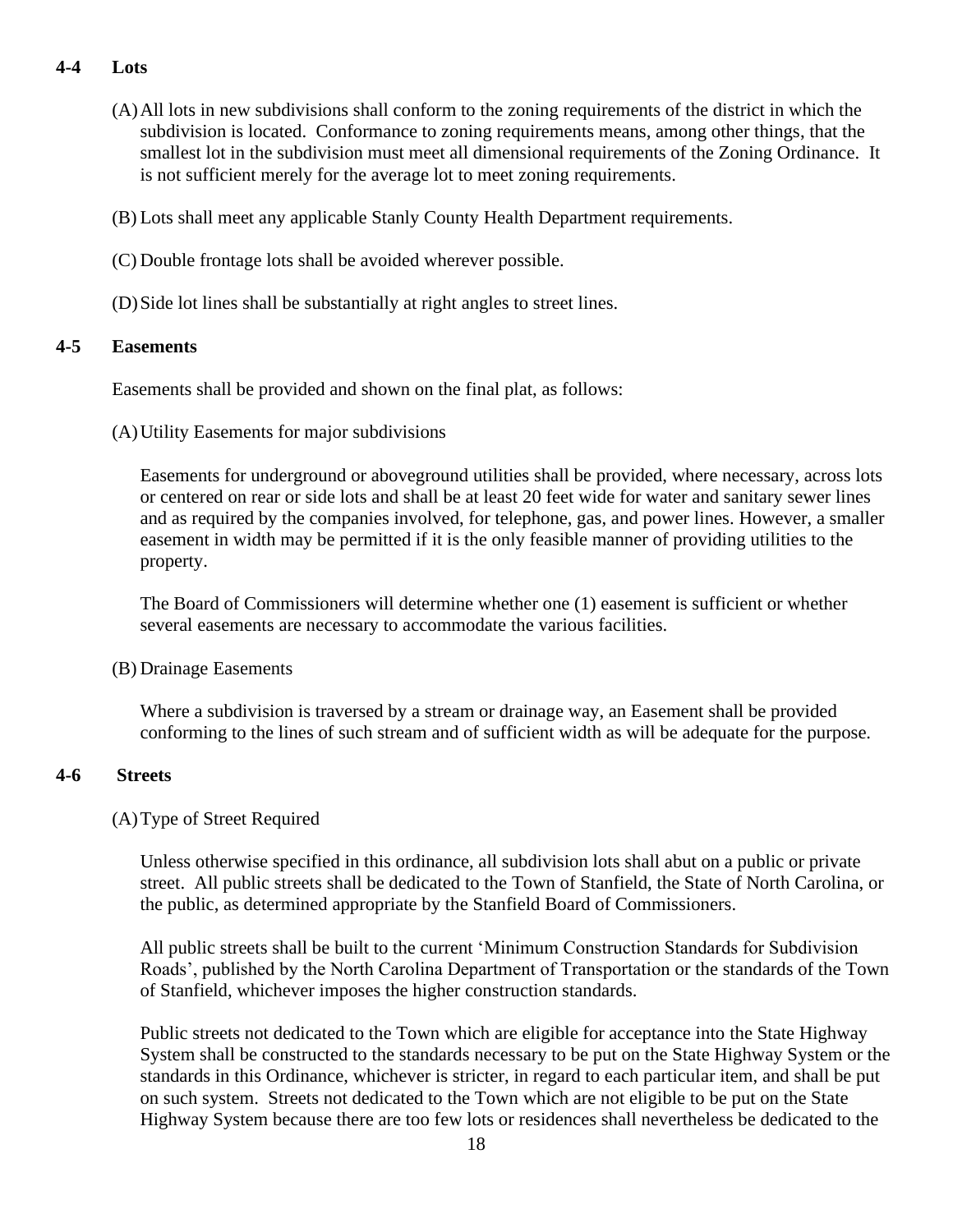public and shall be in accordance with the standards in this ordinance or the standards necessary to be put on the State Highway System, whichever is stricter in regard to each particular item, so as to be eligible to be put on the system at a later date. A written maintenance agreement with provisions for maintenance of the street until it is put on the State System shall be included with the final plat.

#### (B) Subdivision Street Disclosure Statement

All streets shown on the final plat shall be designated in accordance with NCGS 136-102.6 and designation as public shall be conclusively presumed an offer of dedication to the public. Where streets are dedicated to the public but not accepted into the municipal or State system before lots are sold, a statement explaining the status of the street shall be included with the final plat.

#### (C) Half-Street

The dedication of half-streets of less than 60 feet at the perimeter of a new subdivision shall be prohibited. If circumstances render this impractical, adequate provision for the concurrent dedication of the remaining half of the street shall be furnished by the subdivider. Where there exists a half-street in an adjoining subdivision, the remaining half shall be provided by the proposed subdivision.

In circumstances where more than 60 feet of right-of-way is required, a partial width right-of-way, not less than 60 feet in width, may be dedicated when adjoining undeveloped property is owned or controlled by the subdivider, provided that the width of the partial dedication is such as to permit the installation of such facilities as may be necessary to serve abutting lots. When the adjoining property is subdivided, the remainder of the full required right-of-way shall be dedicated.

#### (D)Marginal Access Streets

Where a tract of land to be subdivided adjoins a principal arterial street, the subdivider may be required to provide a marginal access street parallel to the arterial street or reverse frontage on a minor street for lots to be developed adjacent to the arterial. Where reverse frontage is established, private driveways shall be prevented from having direct access to the principal arterial.

#### (E) Access to Adjacent Properties

It is the intent of this Ordinance to encourage the development of a network of interconnecting streets that work to disperse traffic while connecting and integrating neighborhoods with the existing urban fabric of the Town.

Consistent with this objective, streets shall interconnect within a development and with adjoining developments. Street stubs should be provided when development is adjacent to open land to provide for future connections. Stubs must extend to the neighboring property line(s) on all sides of the property proposed for development. A minimum of one (1) stub must be provided on each side of the property line. Additional stubs may be required by the Town, depending on the layout of the property, the adjoining properties, and the length of the property on any given side. Streets shall be planned so as to provide maximum flexibility for all citizens and in such a manner as to minimize the dependence on major arterial roads.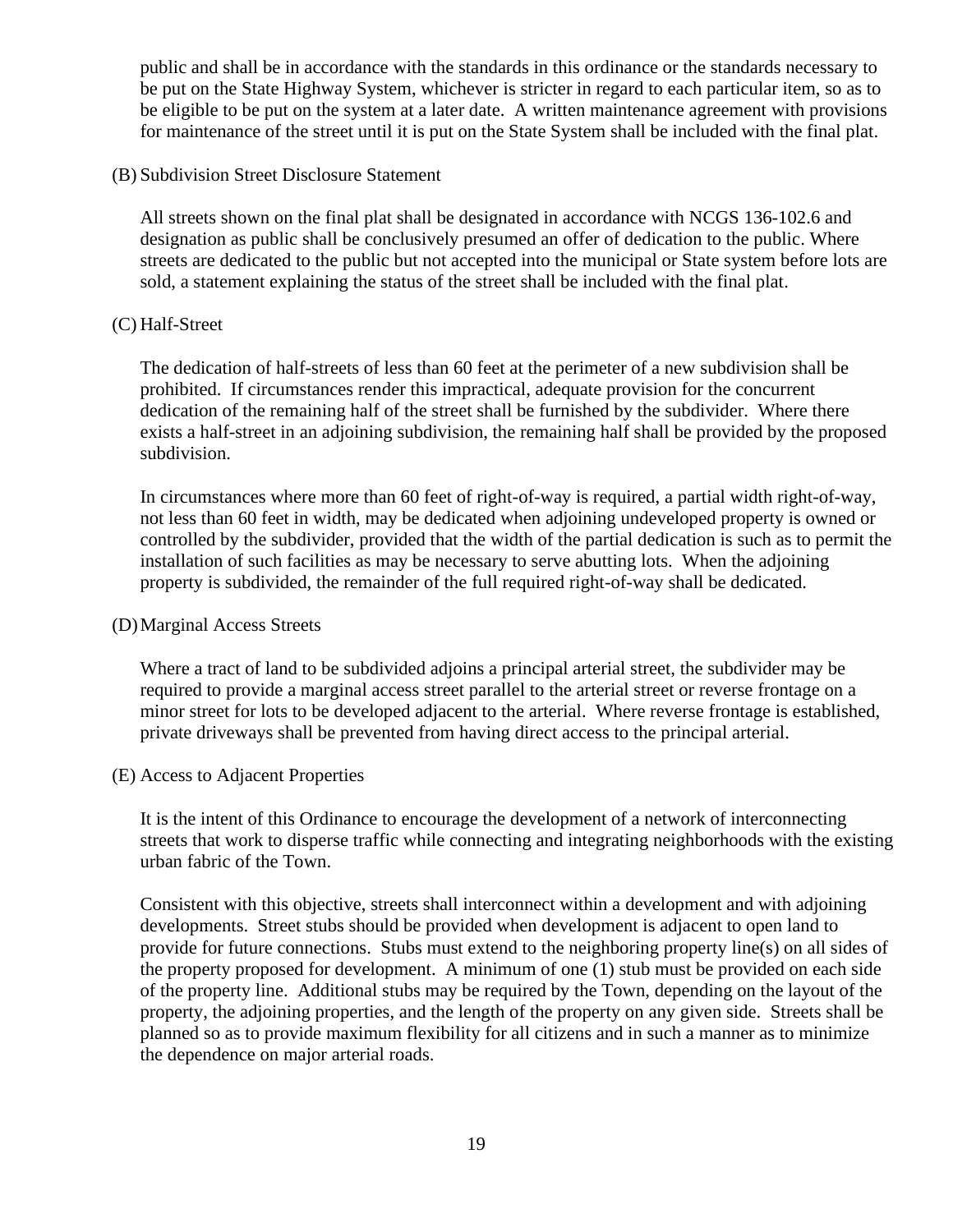## (F) Nonresidential Subdivision Streets

The subdivider of a nonresidential subdivision shall design streets in accordance with Section K-4 of the current 'Minimum Construction Standards for Subdivision Roads', published by the North Carolina Department of Transportation, and the standards in this Ordinance, whichever are stricter in regard to each particular item.

## (G)Design Standards

The design of all streets and roads within the jurisdiction of this Ordinance shall be in accordance with the current issue of 'Minimum Construction Standards for Subdivision Roads', published by the North Carolina Department of Transportation or the standards of the Town of Stanfield, whichever imposes the higher construction standards.

1) Right-of-way Widths

Right-of-way widths shall not be less than the following measurements and shall apply except in cases where right-of-way requirements have been specifically set out in a Thoroughfare Plan, adopted by Stanly County and the North Carolina Department of Transportation and approved by the Stanfield Board of Commissioners.

In addition, a planting strip of at least six (6) feet must be provided in all major subdivisions between all streets and sidewalks within the right-of-way. Deviations from this requirement would negatively affect the long-term survivability of shade trees, shrubs, and other landscaping, which are of critical importance to the overall beauty of this community.

| <b>Type of Street</b>        | <b>Minimum Right-of-Way</b> | <b>Minimum Right-of-Way</b> |
|------------------------------|-----------------------------|-----------------------------|
|                              | (feet)                      | (feet)                      |
|                              | <b>Curb and Gutter</b>      | <b>Shoulder Section</b>     |
| <b>Local Residential</b>     |                             |                             |
| -Local Street                | 40                          | 50                          |
| -Cul de Sac                  | 45                          | 50                          |
| <b>Residential Collector</b> |                             |                             |
| -Minor Collector             | 50                          | 50                          |
| -Major Collector             | 60                          | 60                          |
| -Arterial                    | 100                         | 100                         |

The subdivider will only be required to dedicate a maximum of 100 feet of right-of-way.

## 2) Street Width

Width of local roads and streets shall be as follows:

| <b>Type of Street</b>        | <b>Curb &amp; Gutter</b><br><b>Section Width</b><br>(feet) | <b>Shoulder Section</b><br>Width (feet) | Width of<br><b>Shoulder</b> (feet) |
|------------------------------|------------------------------------------------------------|-----------------------------------------|------------------------------------|
| Local Residential            | 26                                                         |                                         |                                    |
| <b>Residential Collector</b> | 34                                                         |                                         |                                    |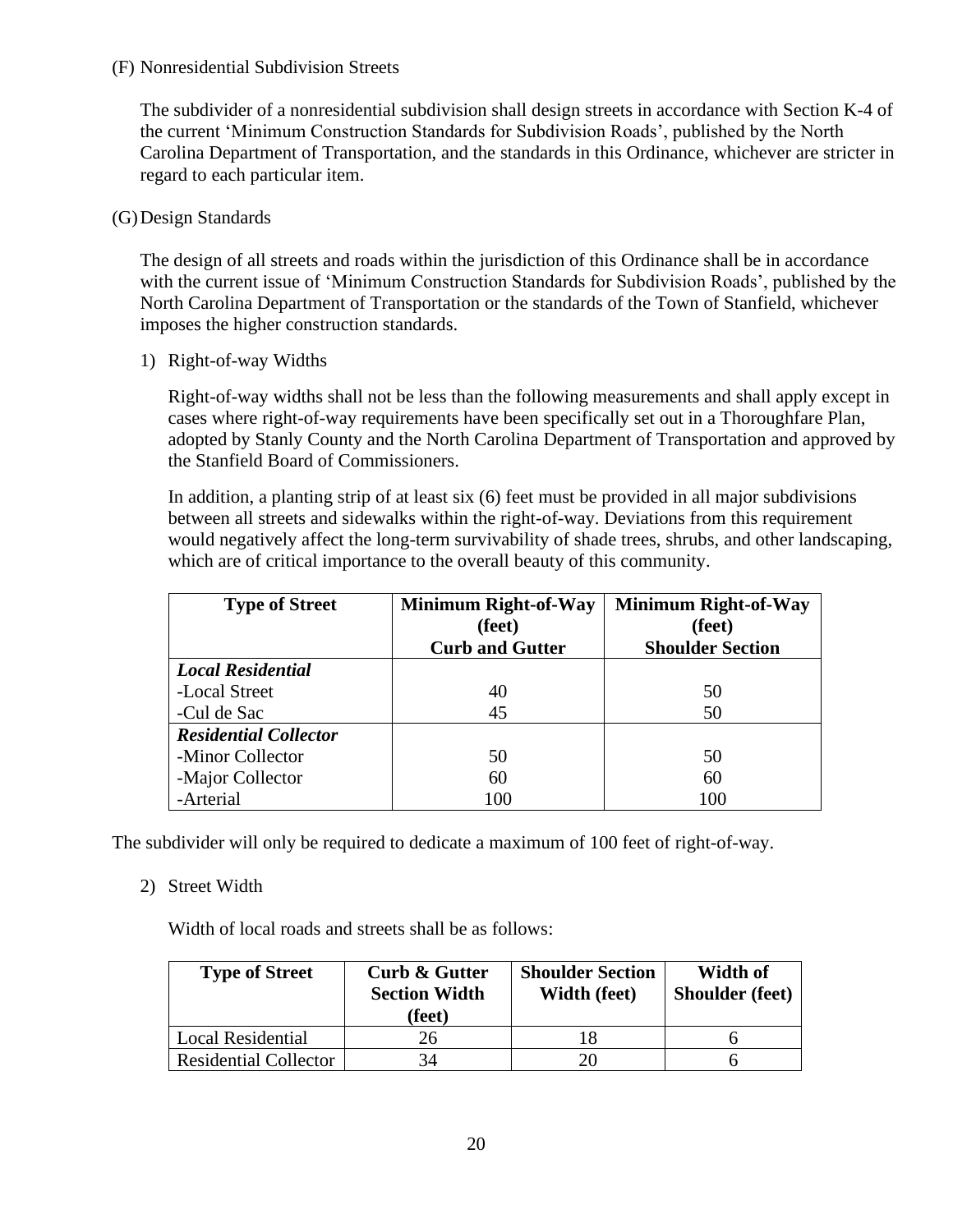Street widths for all streets and roads classified as anything other than 'local' shall be in accordance with NC Department of Transportation standards.

3) Design Speed

The design speeds for subdivision-type streets shall be as follows:

| <b>Type of Street</b>        | <b>Minimum Design Speed (mph)</b> |
|------------------------------|-----------------------------------|
| Local Residential            |                                   |
| <b>Residential Collector</b> |                                   |

#### 4) Maximum and Minimum Grades

The maximum grade of a local street shall be as follows:

| <b>Type of Street</b>        | <b>Maximum Grade</b> |  |
|------------------------------|----------------------|--|
| Local Residential            | 9%                   |  |
| <b>Residential Collector</b> | 6%                   |  |

- a) A minimum grade for curbed streets normally should not be less than 0.5% unless otherwise reviewed and approved by the NC Department of Transportation.
- b) Grades for 100 feet each way from intersections should not exceed five percent (5%).
- 5) Minimum Sight Distance

In the interest of public safety, no less than the minimum sight distance applicable shall be provided in every instance. Vertical curves that connect each change in grade shall be provided and calculated using the following parameters. (General practice calls for vertical curves to be multiples of 50 feet. Calculated lengths shall be rounded up in each case).

| <b>Sight Distance</b>                        | Local              | <b>Residential</b> |
|----------------------------------------------|--------------------|--------------------|
|                                              | <b>Residential</b> | <b>Collector</b>   |
| Minimum Sight Distance on Vertical curves    | 200                | 250                |
| (feet)                                       |                    |                    |
| Rate of vertical curvature for minimum sight | 30                 | 45                 |
| distance $(K^*$ minimum value for CREST)     |                    |                    |
| Rate of vertical curvature for minimum sight | 30                 | 45                 |
| distance $(K^*$ minimum value for SAG)       |                    |                    |
| Rate of vertical curvature for minimum sight | 14                 | 20                 |
| distance $(K^*$ minimum value for STOP)      |                    |                    |

\*K is a coefficient by which the algebraic difference in grade may be multiplied to determine the length in feet of the vertical curve which will provide the minimum sight distance.

L=KA

- L=Length of the vertical curve in feet
- K=Rate of vertical curvature in feet per percent of A
- A=Algebraic difference in grades, in percent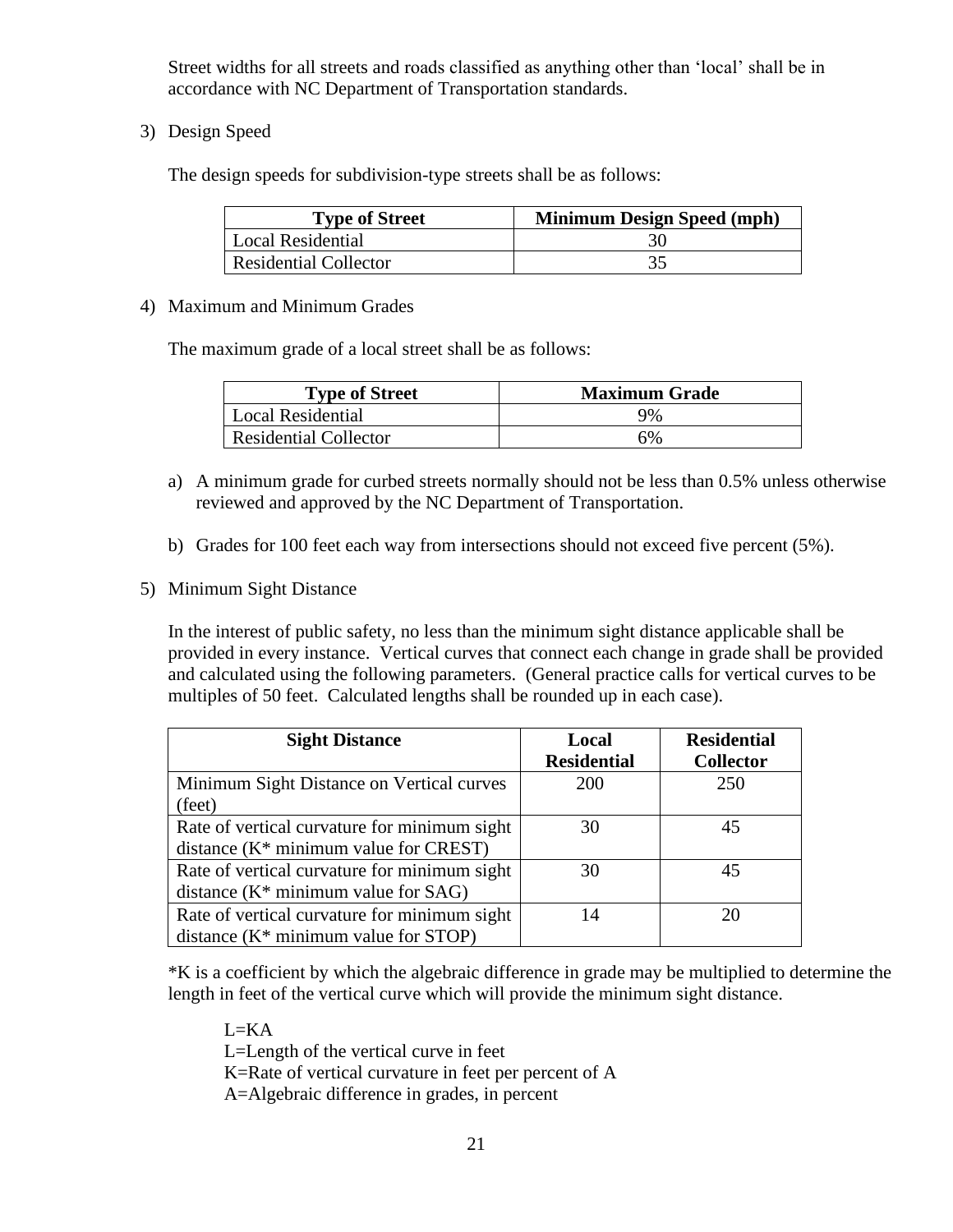#### 6) Minimum Super-elevation Rate

The minimum super-elevation rate for the minimum radius on local residential streets is 0.06 feet per foot. The minimum super-elevation rate for residential collector streets is 0.08 feet per foot.

- 7) Intersections
	- a) Streets shall be laid out so as to intersect as nearly as possible at right angles, and no street shall intersect any other street at an angle less than 60 degrees.
	- b) Property lines at intersections shall be set so that the distance from the edge of the pavement of the street turnout to the property line will be at least as great as the distance from the edge of the pavement to the property line along the intersecting street. This property line can be established as a radius or as a sight triangle. Greater offsets from the edge of pavement to the property line will be required, if necessary, to provide sight distance for the vehicle on the side street.
	- c) Offset intersections are to be avoided unless an exception is granted by the NC Division of Highways or Town of Stanfield, as applicable. Intersections that cannot be aligned should be separated by a minimum length of 200 feet between survey and center lines.
	- d) Intersections with arterials, collectors, and thoroughfares shall be at least 1000 feet from centerline to centerline, or more if required by the NC Department of Transportation.
- 8) Cul-de-sacs
	- a) Cul-de-sacs may be permitted only where topographic conditions and/or exterior lot line configurations offer no practical alternatives for connection or through traffic. Creeks and streams, for example, are not considered topographic deterrents to development. A major river, however, would be a potentially justifiable deterrent.
	- b) Cul-de-sacs, if permitted, shall normally not exceed 500 feet in length from the nearest intersection with a street providing through access. The measurement shall be made from the point where the centerline of the cul-de-sac intersects with the center of a through street, to the center of the turnaround of the cul-de-sac. Cul-de-sacs should not be used to avoid connection with an existing street or to avoid the extension of a street. Cul-de-sacs must have a paved width of at least 60 feet in order to allow accessibility for emergency vehicles and trash pick-up.
	- c) Private, closed, or gated streets are strictly prohibited.
- 9) Alleys
	- a) Alleys shall be required to serve lots used for commercial and industrial purposes, except that this requirement may be waived where other definite and assured provisions are made for service access. Alleys shall not be required in residential subdivisions unless necessitated by unusual circumstances.
	- b) The width of an alley shall be at least 20 feet.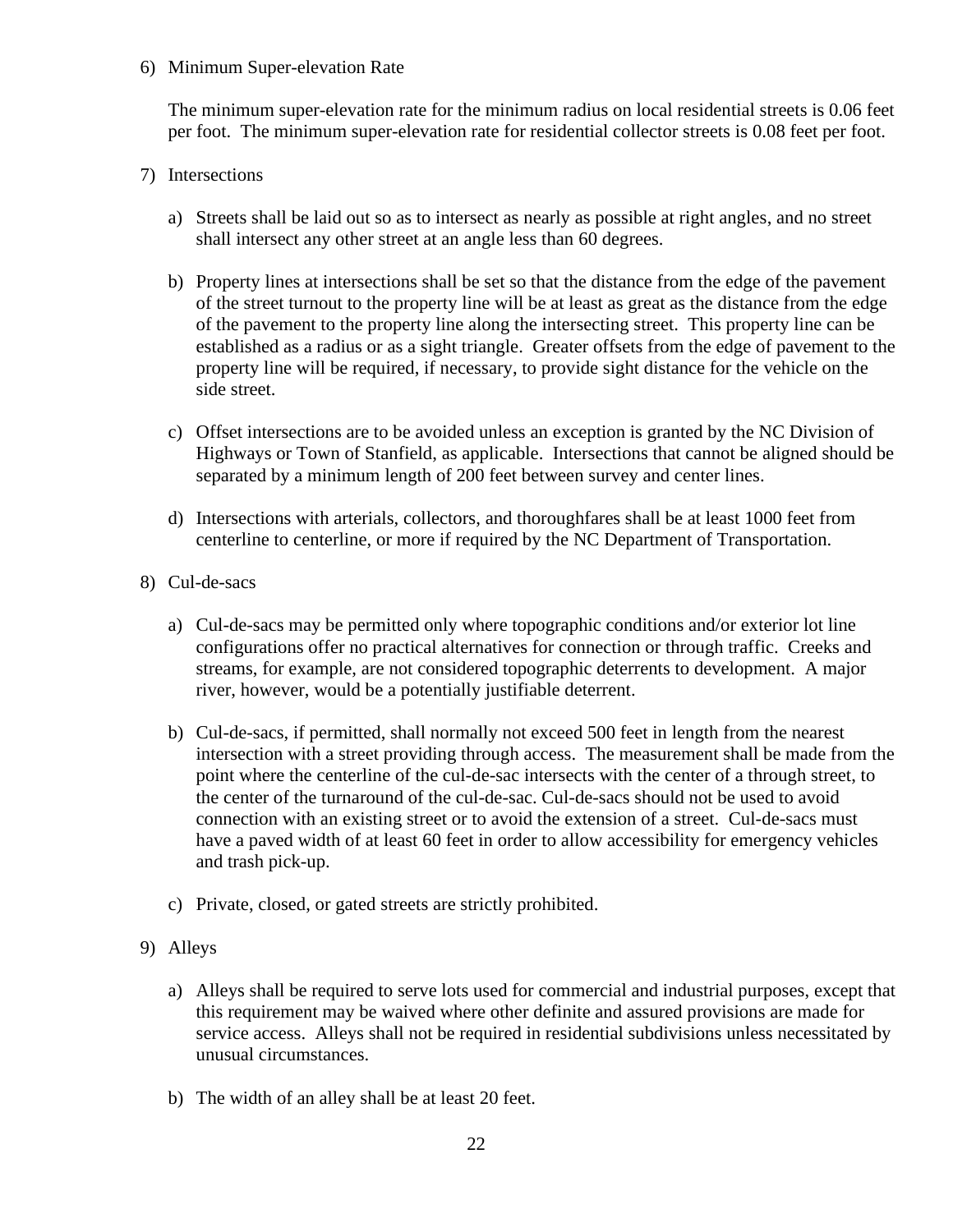- c) Dead-end alleys shall be avoided where possible, but if unavoidable, shall be provided with adequate turnaround facilities.
- d) Sharp changes in alignment and grade shall be avoided.
- e) All alleys shall be designated in accordance with the current issue of 'Minimum Construction Standards for Subdivision Roads', published by the North Carolina Department of Transportation'.

#### (H)Other Requirements

1) Sidewalks

It is the intention of this Ordinance to encourage the development of a network of sidewalks that provide a safe and pleasant mode of travel for pedestrian traffic. Sidewalks must be provided in all major and commercial subdivisions and on all streets within each subdivision. Sidewalks are to be located on both sides of each street and are to be uniform throughout the subdivision. Residential sidewalks shall be a minimum of five (5) feet in width. Commercial sidewalks must be a minimum of eight (8) feet in width. Sidewalk material must be permanent in nature (brick pavers, concrete, or similar material), however, it may vary according to the overall design and character of the development. Sidewalk materials and plans must be approved by the Subdivision Administrator prior to plat approval.

2) Street Names

Proposed streets that are obviously in alignment with existing streets shall be given the same name. In assigning new names, duplication of existing names shall be avoided, and in no case shall the proposed name be phonetically similar to existing names in the County irrespective of the use of a suffix such as street, road, drive, place, court, etc. Street names shall be subject to the approval of the Stanfield Board of Commissioners.

3) Signage

Developers of subdivisions and other properties will be required to install all street name signs, directional signs, and regulatory signs in accordance with Town specifications and standards. Signage used to identify the subdivision or development is to be placed back off the street so as not to obstruct the view of coming traffic. If such signage is placed on the street within the subdivision, it must be far enough from the major thoroughfare to provide adequate emergency equipment turning radius. All entrance signage must be approved by the Subdivision Administrator prior to the approval of the petitioner's plat.

4) Permit for Connection to State Roads

An approved permit is required for connection to any existing State System road. This permit is required prior to any construction on the street or road. The application is available at the office of the nearest District Engineer of the NC Division of Highways.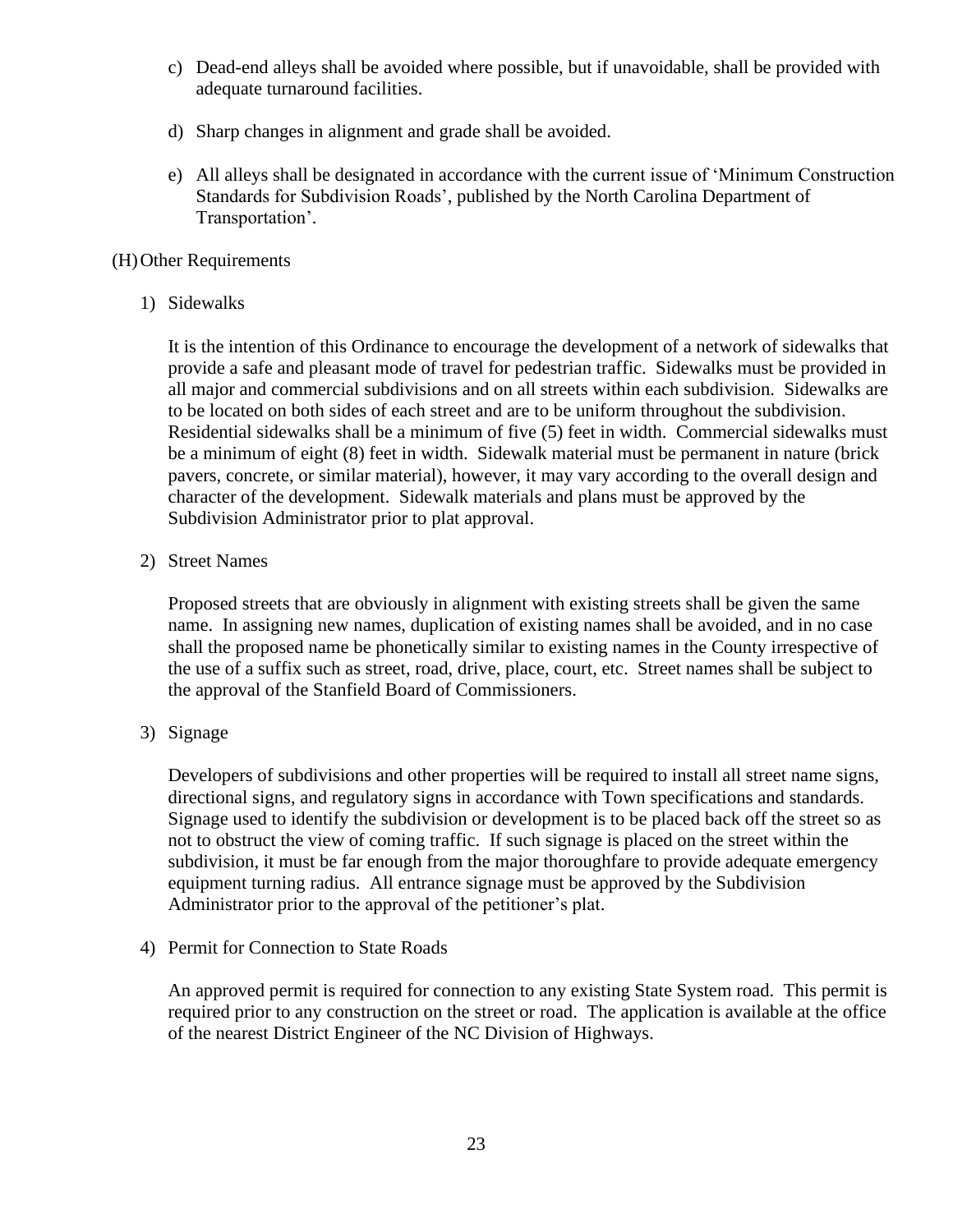## 5) Offsets to Utility Poles

Poles for overhead utilities should be located clear of roadway shoulders, preferably a minimum of at least 30 feet from the edge of the pavement on major thoroughfares. On streets with a curb and gutter, utility poles should be set back a minimum distance of six (6) feet from the face of the curb.

6) Wheelchair Ramps

In accordance with Chapter 135, Article 2A, Section 136-44.14 of the North Carolina Administrative Code, all street curbs in North Carolina being constructed or reconstructed for maintenance procedures, traffic operations, repairs, correction of utilities, or altered for any reason after September 1, 1973, shall provide wheelchair ramps for the physically handicapped at all intersections where both curb and gutter and sidewalks are provided and at other major points of pedestrian flow.

7) Curb and Gutter

It is the intent of this Ordinance that all major subdivisions and/or developments utilize, at a minimum, valley curbing and gutter on all streets.

8) Multiple Entrances and Exits

All residential and commercial developments, which include 30 or more individual parcels/units, must have a minimum of two (2) entrances/exits. In the event that the subdivision borders two (2) different streets or roads, the subdivision must include at least one (1) entrance on each street or road, regardless of the number of units.

## **4-7 Utilities**

#### (A)Water and Sanitary Sewer Systems

It is the intention of this Ordinance to ensure that all proposed developments utilize Town utilities where available and that lots within a proposed subdivision shall be required to hook up to Town utilities if any part of such subdivision is within 500 feet of Town utilities.

- 1) Proposed residential and non-residential subdivisions shall provide water and sewer utility services according to the provisions of General Ordinance 2014#2 "Comprehensive Water and Sewer Policies" as amended. Subdivisions shall incorporate the infrastructure and internal utility connections of all building units within the proposed subdivision into those of existing town utilities. All such infrastructure shall be compatible with existing internal utility connections and infrastructure utilized by the Town and is subject to Town approval.
- 2) Any plat submitted to the Town for preliminary approval should include a utilities plan, and application for town utility services, which will be a part of the subdivision review process and must be approved by the Subdivision Administrator.
- 3) Connection to other municipalities will not be permitted without the written consent of each respective jurisdiction. All prospective developments will be required to pay user capacity and impact fees to the Town at the prevailing rates.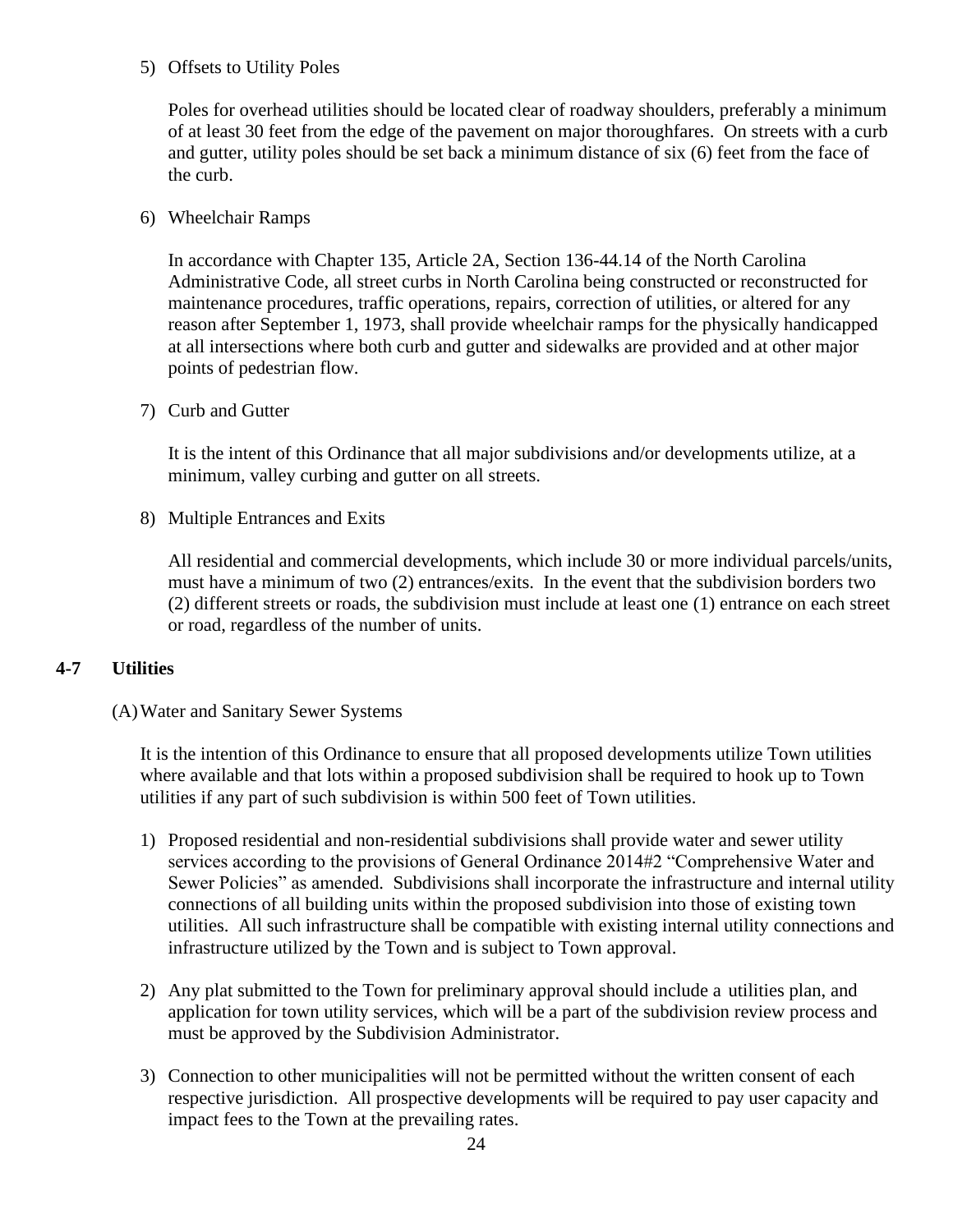## (B) Storm Water Drainage System

The subdivider shall provide a surface water drainage system constructed to the standards of the North Carolina Department of Transportation, as reflected in the current issue of 'Handbook for the Design of Highway Surface Drainage Structures'. The stormwater drainage plan will be reviewed by an engineer or engineering firm approved by the Town at the expense of the developer submitting the plan.

- 1) No surface water shall be channeled or directed into a sanitary sewer.
- 2) Where feasible, the subdivider shall connect to an existing storm drainage system.
- 3) Where an existing storm drainage system cannot be feasibly extended to the subdivision, a surface drainage system shall be designed to protect the proposed development from water damage.
- 4) Surface drainage courses shall have side slopes of at least three (3) feet of horizontal distance for each one (1) foot of vertical distance, and courses shall be of sufficient size to accommodate the drainage area without flooding and designed to comply with the standards and specifications for erosion control of the North Carolina Sedimentation Pollution Control Act, NCGS. 143-34 12, Chapter 113A, Article 4 and North Carolina Administrative Code Title 15, Chapter 4.
- 5) The minimum grade along the bottom of a surface drainage course shall be a vertical fall of at least one (1) foot in every 200 feet of horizontal distance.
- 6) Stream banks and channels downstream from any land-disturbing activity shall be protected from increased degradation due to accelerated erosion caused by increased velocity of runoff from land-disturbing activity in accordance with the North Carolina Sedimentation Pollution Act, NCGS143-34.12, Chapter 113A, Article 4 and North Carolina Administrative Code Title 15, Chapter 4.
- 7) Anyone constructing a dam or impoundment within the subdivision must comply with the North Carolina Dam Safety Law of 1967 and North Carolina Administrative Code Title 15, Subchapter 2K.
- 8) In cases of flood hazards, all subdivision proposals shall have adequate drainage provided to reduce exposure to flood damage.

#### (C) Street Lights

Streetlights are required in all major subdivisions and are encouraged to be consistent with the overall design and character of the development.

- 1) Decorative posts and underground wiring connections are required. Light pole intensity and color is subject to the approval of the Town prior to installation.
- 2) Streetlights cannot exceed the maximum height allowance, as provided in the Zoning Ordinance.
- 3) Streetlights shall be installed by the developer at an average separation of 160-200 feet.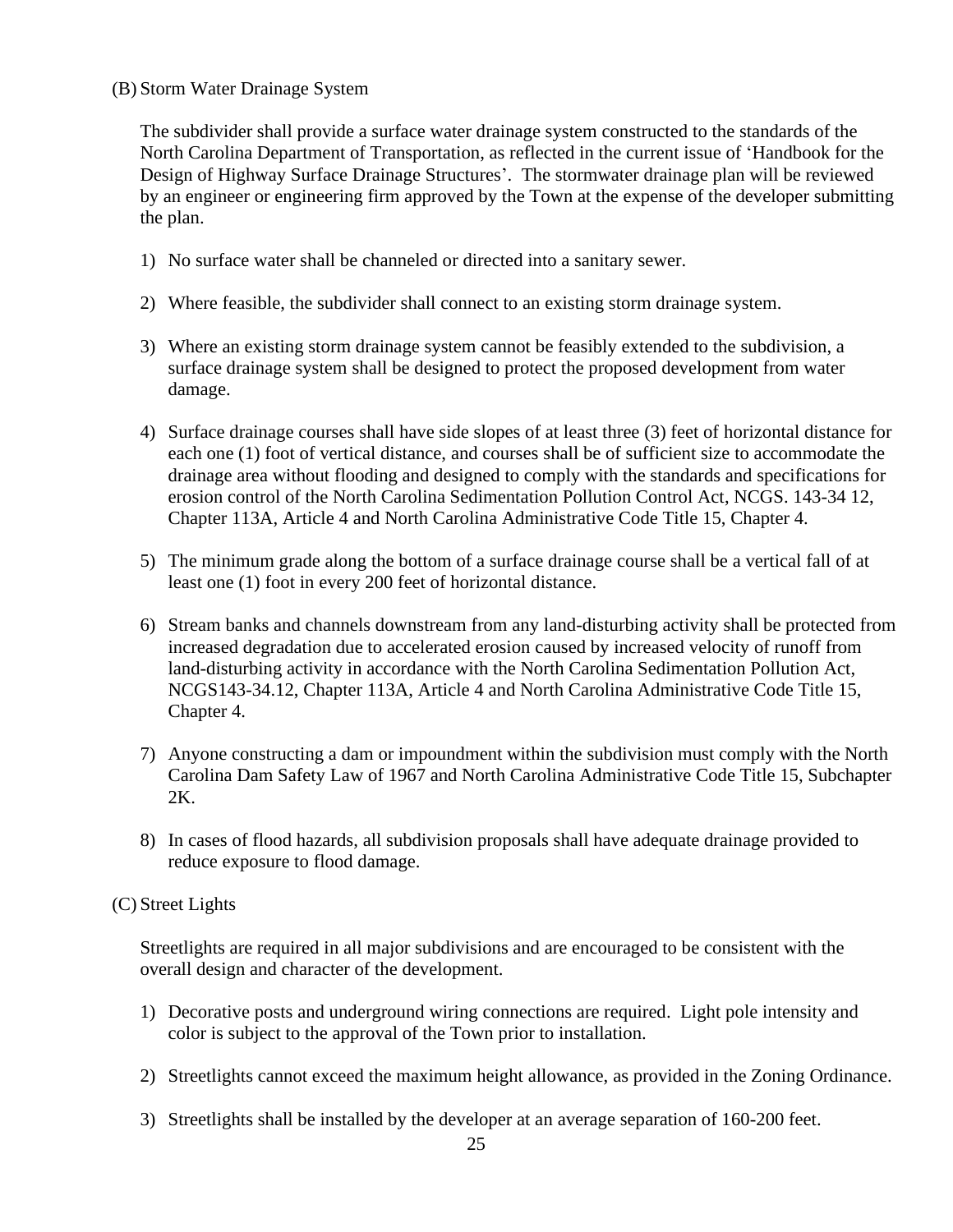4) The Town will accept responsibility for the lights at the time streets are accepted for maintenance and one-time fees have been paid to the Town or light provider.

#### **4-8 Other Requirements**

#### (A)Placement of Monuments

Unless otherwise specified by this Ordinance, the *Standards of Practice for Land Surveying* as adopted by the North Carolina State Board of Registration for Professional Engineers and Land Surveyors, under the provision of Title 21 of the North Carolina Administrative Code, Chapter 56 (21 NCAC 56), shall apply when conducting surveys for subdivisions to determine the accuracy for surveys and placement of monuments, control corners, markers, and property corner ties; to determine the location, design, and material of monuments, control corners, markers, and property corner ties, and to determine other standards and procedures governing the practice of land surveying for subdivision.

#### (B) Construction Procedures

No construction or installation of improvements shall commence in a proposed subdivision until the preliminary plat has been approved and the appropriate authorities have approved all plans and specifications.

No building, zoning, or other permits shall be issued for the erection of a structure on any lot not of record at the time of adoption of this Ordinance until all the requirements of this Ordinance have been met. The subdivider, prior to commencing any work within the subdivision, shall provide for adequate inspection. The approving authorities having jurisdiction, or their representatives, shall inspect and approve all completed work prior to the release of the sureties.

#### (C) Oversized Improvements

The Town of Stanfield may require installation of certain oversized utilities or the extension of utilities to adjacent property when it is in the interest of future development. If the Town requires the installation of improvements in excess of the standards required in this Ordinance, including all standards adopted by reference, the Town shall pay the cost differential between the improvement required and the standards in this Ordinance.

#### **4-9 Buffering Between Uses**

Where a residential subdivision is located adjacent to an office, institutional, commercial, or industrial use or property zoned for these uses and there is no buffer between uses present, the subdivider shall provide a vegetative buffer. The width of the buffer shall be in addition to the lot area required by the Zoning Ordinance of the Town of Stanfield. The buffer shall become part of the lot on which it is located, or in the case of commonly owned property, shall be deeded to the Homeowners Association.

## **4-10 Landscaping**

(A)It is the intention of this Ordinance to ensure that all major developments provide adequate landscape elements in order to maximize the beauty of the development. Quality of life is enhanced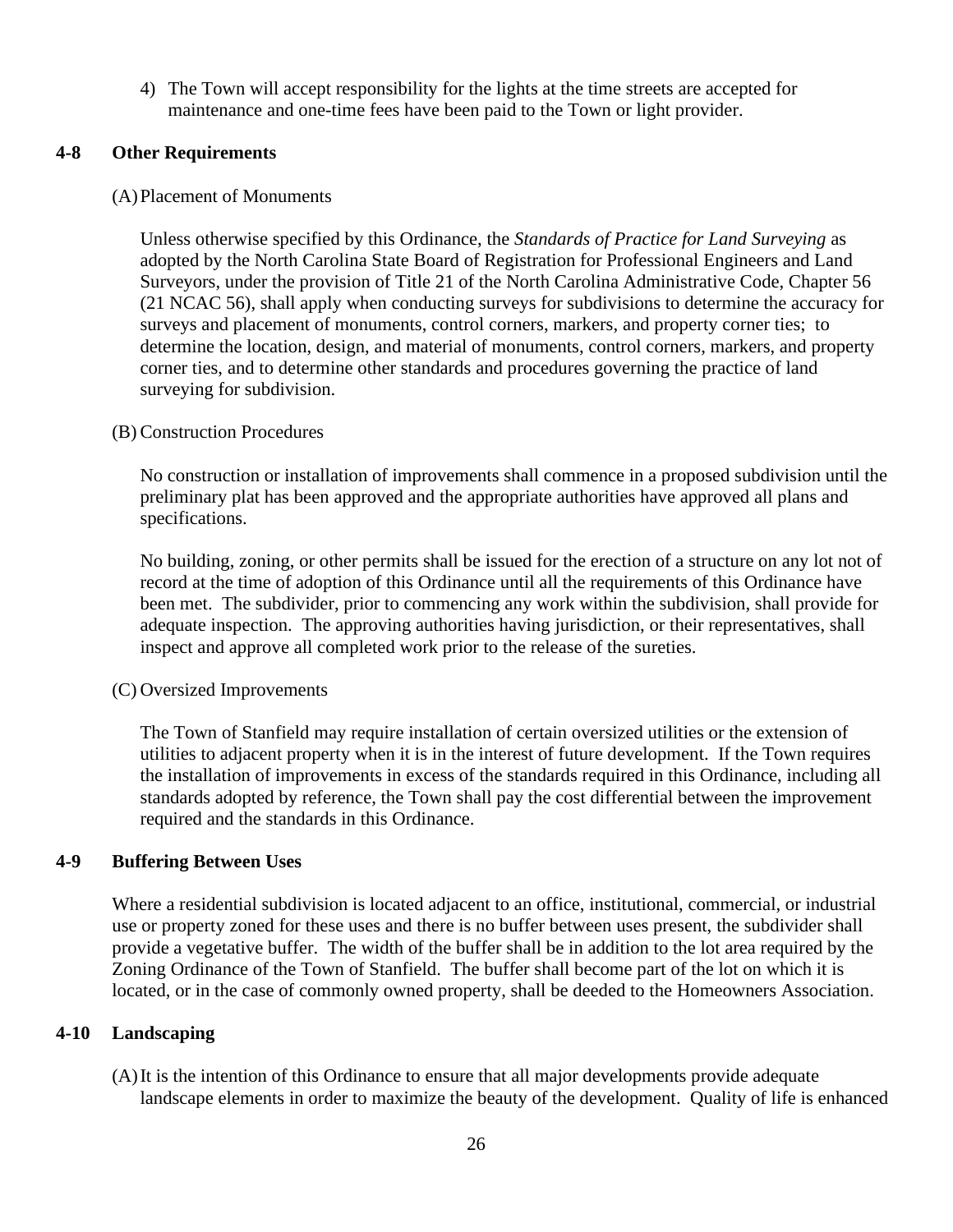by the inclusion of significant trees and other landscape materials. The following minimum standards must be incorporated into all development plans:

- 1) Trees shall be planted on all new street rights-of-way or where new construction occurs along an existing street right-of-way.
- 2) Trees shall consist of one canopy tree per 40 linear feet. Existing trees may be applied towards this requirement.
- 3) Landscape plans and landscape material used are subject to the approval of the Subdivision Administrator.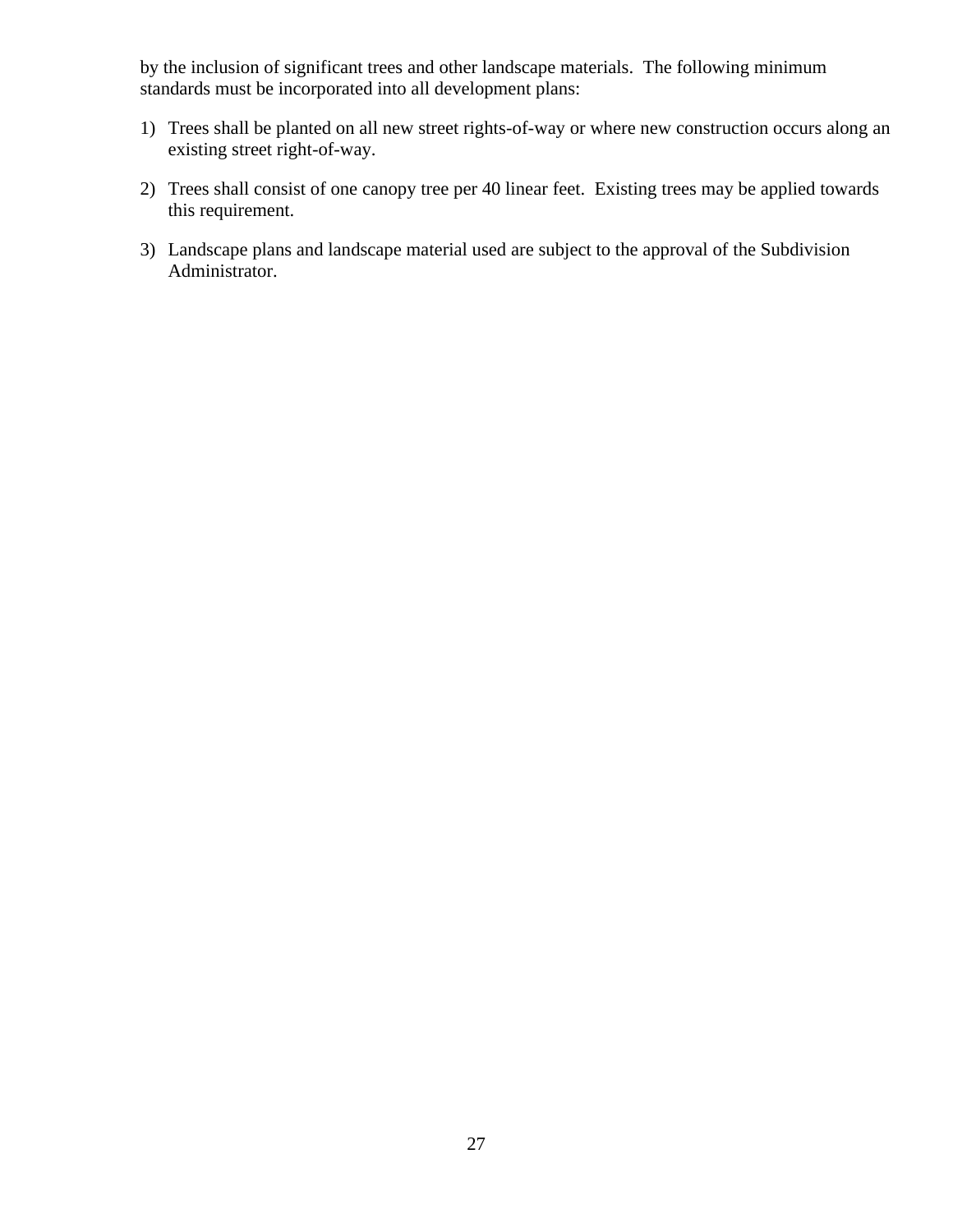## **ARTICLE 5**

## **DEFINITIONS**

#### **5-1 Introduction**

For the purposes of this Ordinance, "subdivision" is defined by NC General Statutes section 160D-802. Not all property divisions or splits are subdivisions regulated by this ordinance. This ordinance defines "major" and "minor" subdivisions. Property splits that are not subdivisions according to the statute are listed in Section 5-3. Section 5-4 contains other definitions.

## **5-2 Major and Minor Subdivisions Defined**

- 1) Major Subdivision: All divisions of a tract or parcel of land into five (5) or more lots, building sites, or other divisions when any one or more of those divisions is created for the purpose of sale or building development, whether immediate or future and shall include all divisions of land involving the dedication of a new street or a change in existing streets; excepting those splits, combinations or re-combinations listed in Section 5-3. Major subdivisions include the following:
	- a) The creation of any new public street or street right-of-way or improvements to an existing street.
	- b) A future public school or park shown in any adopted plan or document.
	- c) The extension of any needed right-of-way or easement for the water or sewer system operated by the Town of Stanfield.
	- d) The installation of drainage improvements through one (1) or more lots to serve one (1) or more lots.
	- e) The installation of a private wastewater treatment plant or a private water supply system for more than one (1) lot or building site.
- 2) Minor Subdivision: A minor subdivision is defined as one involving four (4) or fewer lots or parcels subject to the regulations of this Ordinance fronting on an existing, approved public road(s); and
	- a) Not requiring any new public road(s); and
	- b) Not requiring an extension of a public sewer collection or major water distribution line; and
	- c) Not requiring a waiver or variance from any requirement of this Ordinance or the Zoning Ordinance.

## **5-3 Subdivision Exceptions**

1) The following divisions/combinations of land shall not be included within the definition of "major or minor subdivision", nor be subject to any regulations pursuant to this Ordinance.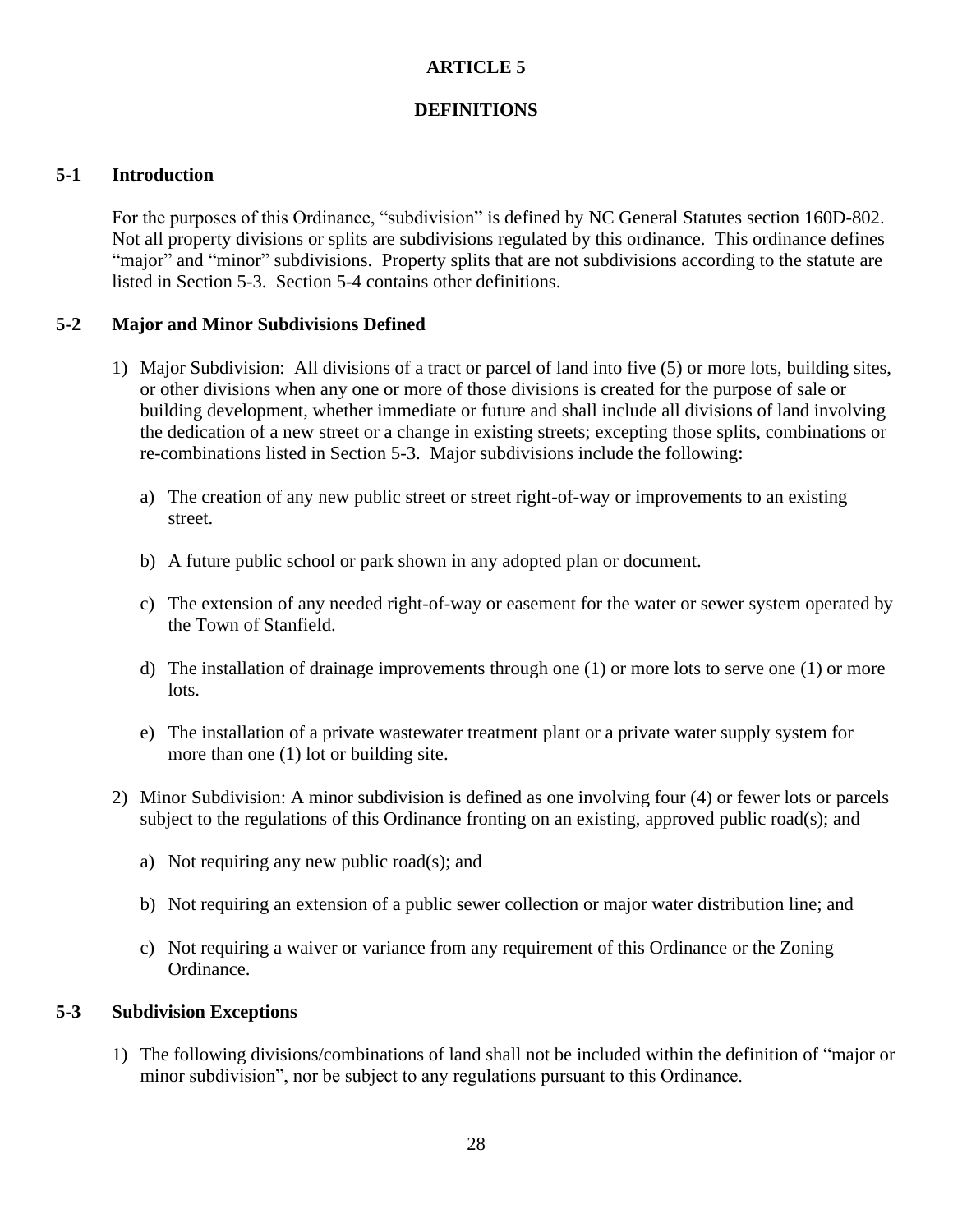- a) The combination or recombination of portions of previously subdivided and recorded lots where the total number of lots is not increased and the resultant lots are equal to or exceed the standard of Stanfield as shown in this Ordinance.
- b) The division of land into parcels greater than 10 acres where no street right-of-way dedication is involved.
- c) The public acquisition by purchase of strips of land for the widening or opening of streets.
- d) The division of a tract in single ownership where the entire area is no greater than two (2) acres into not more than three (3) lots, where no street right-of-way dedication is involved, and where the resultant lots are equal to or exceed the standards of Stanfield as shown in this Ordinance and the Zoning Ordinance.
- e) The division of land into parcels in accordance with the terms of a probated will or in accordance with intestate succession under NC General Statutes Chapter 29.

## **5-4 Other Definitions**

For the purpose of this ordinance, certain words or terms used herein shall be defined as follows:

- 1) Block: A piece of land bounded on one (1) or more sides by streets or roads
- 2) Board of Commissioners: The Board of Commissioners of the Town of Stanfield, North Carolina.
- 3) Buffer Strip: A buffer strip shall consist of an approved wall, fence, or planted strip at least 10 feet in width, composed of deciduous or evergreen trees or a mixture of each, spaced not more than 20 feet apart, and not less than one (1) row of dense shrubs, spaced not more than five (5) feet apart and five (5) feet or more in height after one (1) growing season, which shall be planted and maintained in a healthy, growing condition by the property owner.
- 4) Building Setback Line: A line parallel to the front property line in front of which no structure shall be erected. Setbacks shall be figured from the right-of-way line.
- 5) Dedication. A gift, by the owner, or a right to use the land for a specified purpose. Dedication must be made by written instrument.
- 6) Easement: A grant of one (1) or more of the property rights by the property owner to, or for use by, the public, a corporation, or other entity.
- 7) Half-Street: A street whose centerline coincides with a subdivision plat boundary, with one-half (1/2) of the street right-of-way width being contained with the subdivision plat.
- 8) Large Lot Rural Subdivision: A major subdivision served by one point of ingress and egress with a minimum lot size of one acre or greater designed to be constructed in areas not served by public water and sewer.
- 9) Lot: A parcel of land whose boundaries have been established by some legal instrument such as a recorded deed or a recorded map and which is recognized as a separate legal entity for purposes of transfer of title.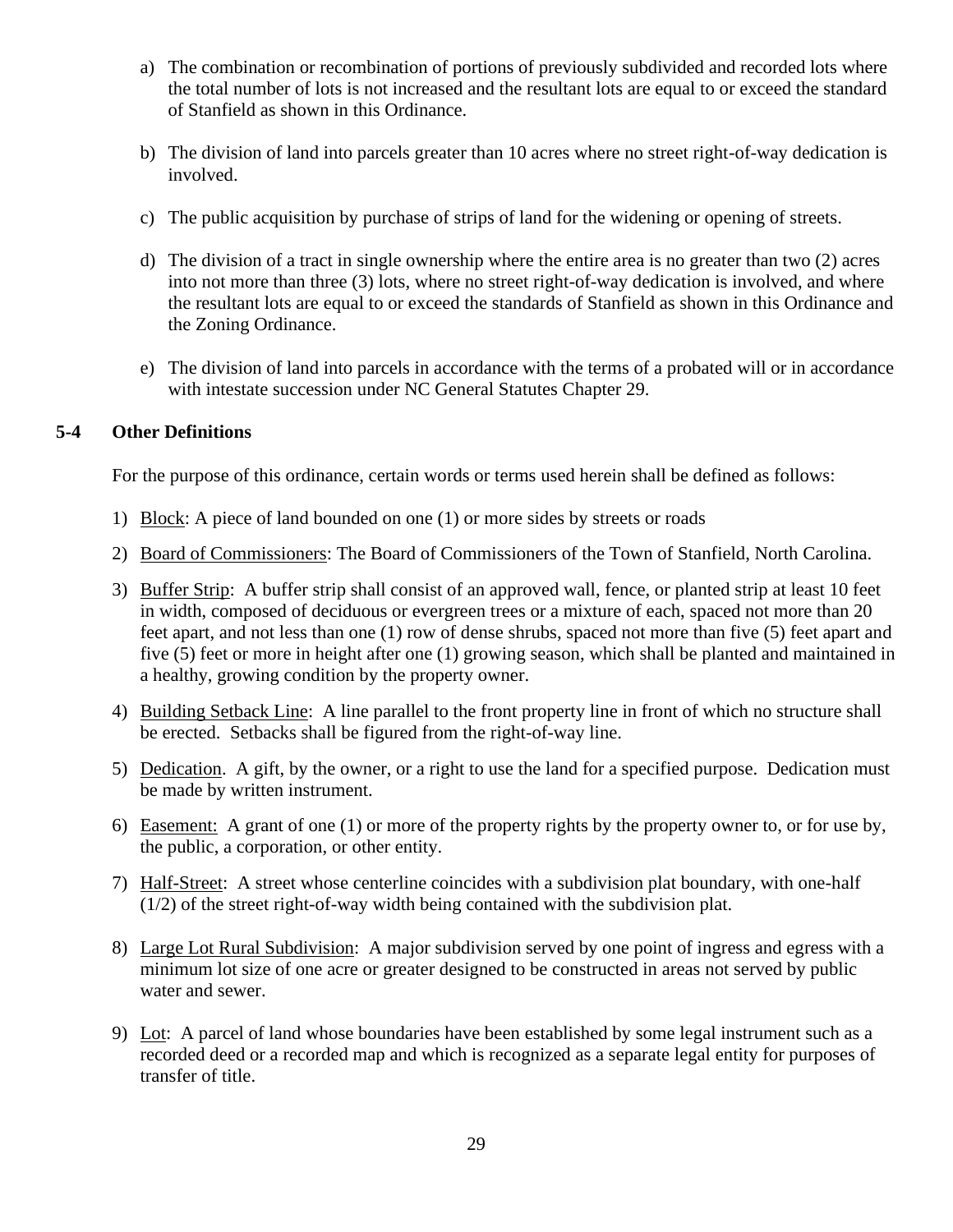- 10) Lot, Corner: A lot that occupies the interior angle at the intersection of two (2) street lines which make an angle of more than 45 degrees and less than 135 degrees with each other. The street line forming the least frontage shall be deemed the front of the lot except where the two (2) street lines are equal, in which case the owner shall be required to specify which is the front when requesting a zoning permit.
- 11) Lot, Double Frontage: A lot having frontage and access on two (2) or more public streets. A corner lot shall not be considered as having double frontage unless it has frontage and access on three (3) or more streets.
- 12) Lot, Flag: A lot where access to the street is provided by a long, narrow strip of land, and the usable land itself is a rectangular piece at the end of the strip away from the street.
- 13) Lot, Interior: A lot other than a corner lot with frontage on only one (1) street.
- 14) Lot, Reversed Frontage: A lot having frontage on two (2) or more streets, one (1) of which is a minor or less important street in the community, the access to which is restricted to the minor street.
- 15) Lot, Through: A lot which fronts upon two (2) parallel streets, or which fronts upon two (2) streets which do not intersect the boundaries of the lot.
- 16) Lot of Record: A lot which is part of a subdivision, a plat of which has been recorded in the office of the Register of Deeds of Stanly County or a lot described by metes and bounds, the description of which has been so recorded.
- 17) Open Space: Land deemed to be inappropriate for development because it contains any number of physical characteristics and/or features which the Town deems necessary to be preserved.
- 18) Plat: A map or plan of a parcel of land which is to be or has been subdivided.
- 19) Recreation Area or Park: An area of land or combination of land and water resources that is developed for active and/or passive recreation pursuits with various man-made features that accommodate such activities.
- 20) Right-of-way: The legal right of public passage, especially vehicular, overland.
- 21) Road, Private: Any right-of-way used for the purpose of motor vehicle travel, which has not been accepted for maintenance or ownership purposes by a public entity.
- 22) Road, Public: A public right-of-way set aside for public travel and which has been accepted for maintenance by the State of North Carolina, has been established as a public road prior to the date of adoption of this Ordinance, or which has been dedicated to the State of North Carolina for public travel by the recording of a plat of a subdivision with the Stanly County Register of Deeds Office.
- 23) Sewage System, Public: A single system of sewage collection, treatment, and disposal owned and operated by a sanitary district, a metropolitan sewage district, a water and sewer authority, a county or municipality, or a public utility.
- 24) Street: A dedicated and accepted public right-of-way for vehicular traffic.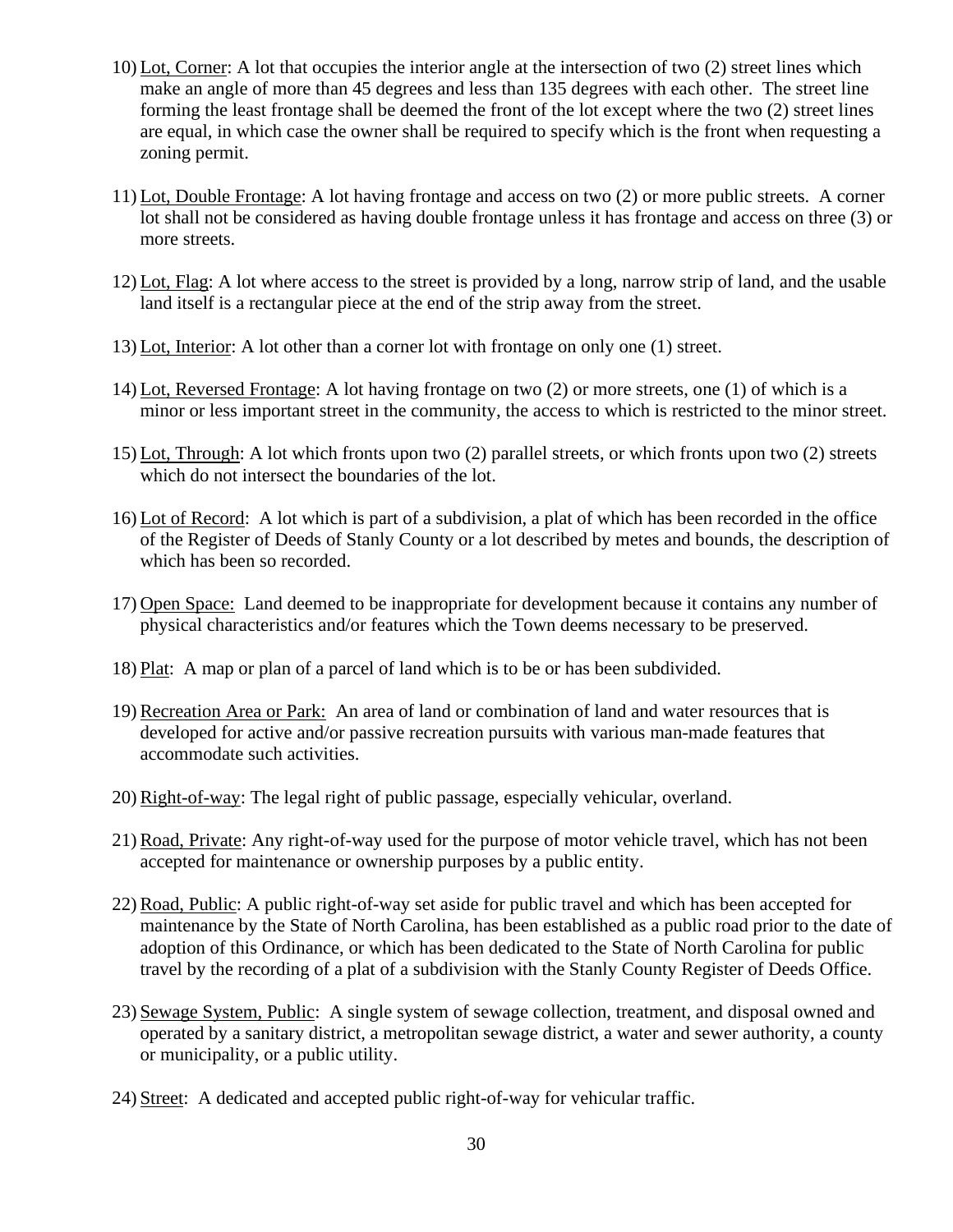- a) Alley: A strip of land, owned publicly or privately, set aside primarily for vehicular service access to the back or side of properties, otherwise abutting on a street.
- b) Arterial: A federal and/or state highway designed primarily for the movement of large volumes of vehicular traffic from one (1) area or region to another; a thoroughfare.
- c) Collector: A public way designed primarily to connect minor streets with arterial streets and/or to provide direct connection between two (2) or more arterial streets and which may be designed to carry significant volumes of vehicular traffic having neither origin nor destination on the street.
	- 1) Collector, Major: A road that serves major intra-county travel corridors and traffic generators and provides access to the arterial system.
	- 2) Collector, Minor: A road that provides service to small local communities and links locally important traffic generators with their rural hinterland.
	- 3) Collector, Residential: A local access street that serves as a connector street between local residential streets and the thoroughfare system. Residential collector streets typically collect traffic from 100 to 400 dwelling units.
- d) Cul-de-sac: A short street having one (1) end open to traffic and the other end being permanently terminated and a vehicular turnaround provided.
- e) Expressway: Divided multi-lane roadway designed to carry larger volumes of traffic at relatively high speeds; divided highway with full or partial control of access and with grade separations at major intersections.
- f) Freeway: Divided multi-lane roadway designed to carry larger volumes of traffic at relatively high speeds; divided highway providing for continuous flow of vehicles with no direct access to abutting property or streets, but with access to selected crossroads via connecting ramps.
- g) Frontage Road: A local street or road that is parallel to a full or partial access control facility and functions to provide access to adjacent land.
- h) Local: A street that serves primarily to provide access to adjacent land for travel over relatively short distances
	- a) Local Residential: Cul-de-sacs, loop streets less than 2,500 feet in length or streets less than one (1) mile in length that do not connect thoroughfares or serve major traffic generators and do not collect traffic from more than 100 dwelling units.
- i) Parkway: Divided multi-lane roadway designed to carry larger volumes of traffic at relatively high speeds; highway for noncommercial traffic with full or partial control of access and usually located within a park or park-like development.
- j) Residential: Those streets whose primary function is to provide direct access to residential property.
- k) Rural: A street designed for and located in non-urban and non-urbanizing areas, as classified by the Town.